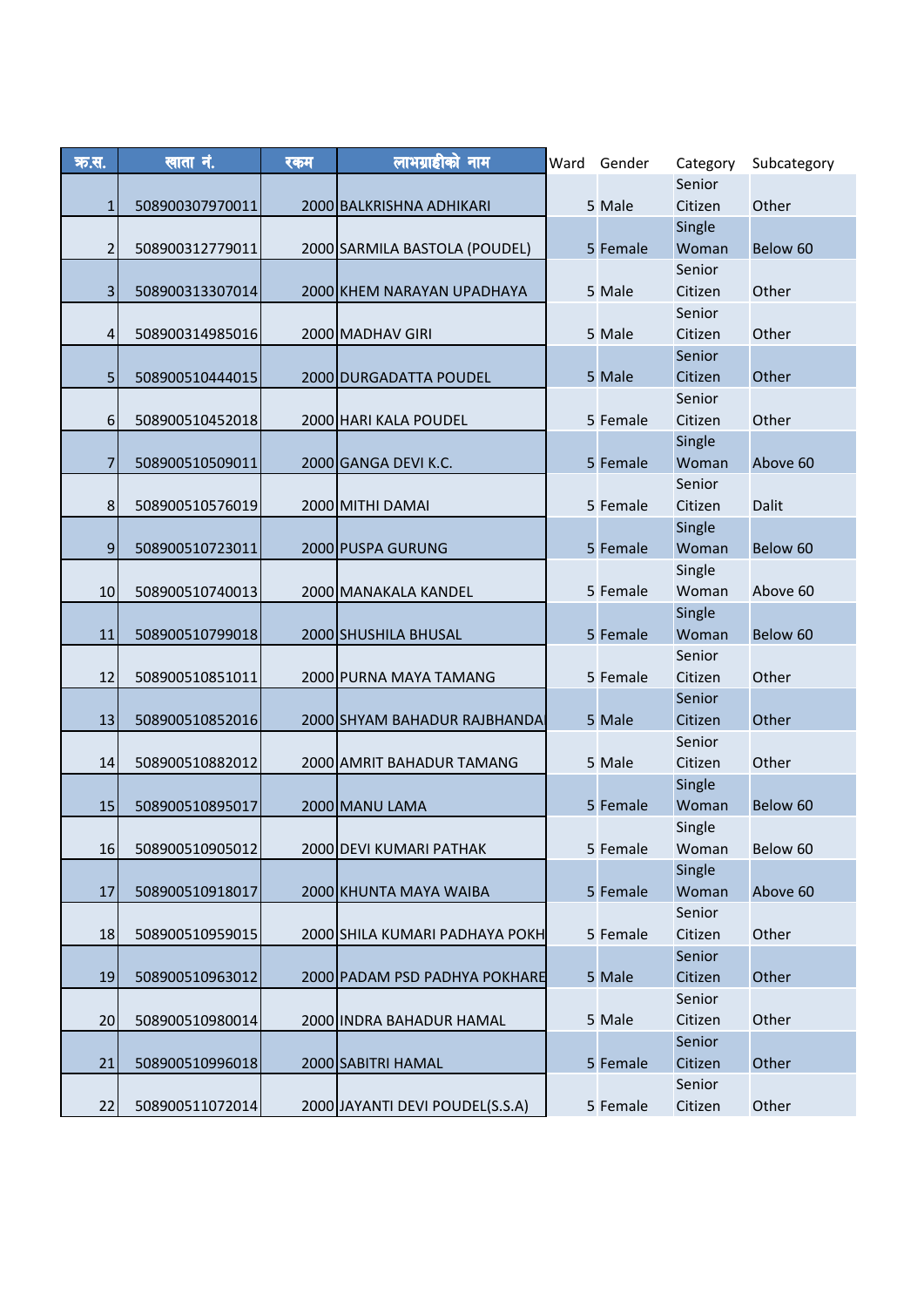|    |                 |                                  |          | Senior            |          |
|----|-----------------|----------------------------------|----------|-------------------|----------|
| 23 | 508900511081013 | 2000 CHHAYA DEVI K.C.(S.S.A)     | 5 Female | Citizen           | Other    |
|    |                 |                                  |          | Senior            |          |
| 24 | 508900511097017 | 2000 GOPAL SHING K.C.(S.S.A)     | 5 Male   | Citizen           | Other    |
|    |                 |                                  |          | Senior            |          |
| 25 | 508900511111011 | 2000 ISHAWORI BDR KHATRY (SSA)   | 5 Male   | Citizen           | Other    |
|    |                 |                                  |          | Senior            |          |
| 26 | 508900511123018 | 2000 PURNA KUMAR SHRESTHA(S.S.   | 5 Male   | Citizen           | Other    |
|    |                 |                                  |          | Senior            |          |
| 27 | 508900511166019 | 2000 LAXMI KANTA KHARAL(S.S.A.)  | 5 Male   | Citizen           | Other    |
|    |                 |                                  |          | Single            |          |
| 28 | 508900511204018 | 2000 RUDRA KUMARI THAPA(S.S.A.)  | 5 Female | Woman             | Above 60 |
|    |                 |                                  |          | Senior            |          |
| 29 | 508900511256018 | 2000 BALKRISHNA BHANDARI(S.S.A.) | 5 Male   | Citizen           | Other    |
|    |                 |                                  |          | Senior            |          |
| 30 | 508900511289013 | 2000 RANJATI SUBEDI              | 5 Female | Citizen           | Other    |
|    |                 |                                  |          | Single            |          |
| 31 | 508900511292014 | 2000 DIL MAYA GURUNG(S.S.A.)     | 5 Female | Woman             | Above 60 |
|    |                 |                                  |          | Senior            |          |
| 32 | 508900511323017 | 2000 CHHABILAL POUDEL(S.S.A.)    | 5 Male   | Citizen           | Other    |
|    |                 |                                  |          | Single            |          |
| 33 | 508900511333012 | 2000 BHAGAWATI SAPKOTA           | 5 Female | Woman             | Above 60 |
|    |                 |                                  |          | Single            |          |
| 34 | 508900511359011 | 2000 MAYA DAMAI                  | 5 Female | Woman             | Below 60 |
|    |                 |                                  |          | Senior            |          |
| 35 | 508900511364015 | 2000 SHIVALAL SAPKOTA(S.S.A.)    | 5 Male   | Citizen           | Other    |
|    |                 |                                  |          | Senior            |          |
| 36 | 508900511375017 | 2000 DEVNAYAKI SAPKOTA(S.S.A.)   | 5 Female | Citizen           | Other    |
| 37 |                 |                                  | 5 Male   | Senior<br>Citizen | Other    |
|    | 508900511382013 | 2000 GANESH BAHADUR LAMA         |          | Senior            |          |
| 38 | 508900511424018 | 2000 BAL BDR SUNAR(S.S.A.)       | 5 Male   | Citizen           | Dalit    |
|    |                 |                                  |          | Senior            |          |
| 39 | 508900511430018 | 2000 LOK NATH SAPKOTA(SSA)       | 5 Male   | Citizen           | Other    |
|    |                 |                                  |          | Senior            |          |
| 40 | 508900511433017 | 2000 RAM BAHADUR BASNET CHHET    | 5 Male   | Citizen           | Other    |
|    |                 |                                  |          | Senior            |          |
| 41 | 508900511434013 | 2000 SAHILI CHHIJ KUMARI SHRESTH | 5 Female | Citizen           | Other    |
|    |                 |                                  |          | Senior            |          |
| 42 | 508900511497015 | 2000 BAL BAHADUR SUNAR(S.S.A.)   | 5 Male   | Citizen           | Dalit    |
|    |                 |                                  |          | Senior            |          |
| 43 | 508900511503015 | 2000 HIMLAL KHARAL(S.S.A.)       | 5 Male   | Citizen           | Other    |
|    |                 |                                  |          | Single            |          |
| 44 | 508900511507010 | 2000 DILMAYA SUNAR(S.S.A.)       | 5 Female | Woman             | Above 60 |
|    |                 |                                  |          | Senior            |          |
| 45 | 508900511538013 | 2000 DIL KUMARI KHARAL(S.S.A.)   | 5 Female | Citizen           | Other    |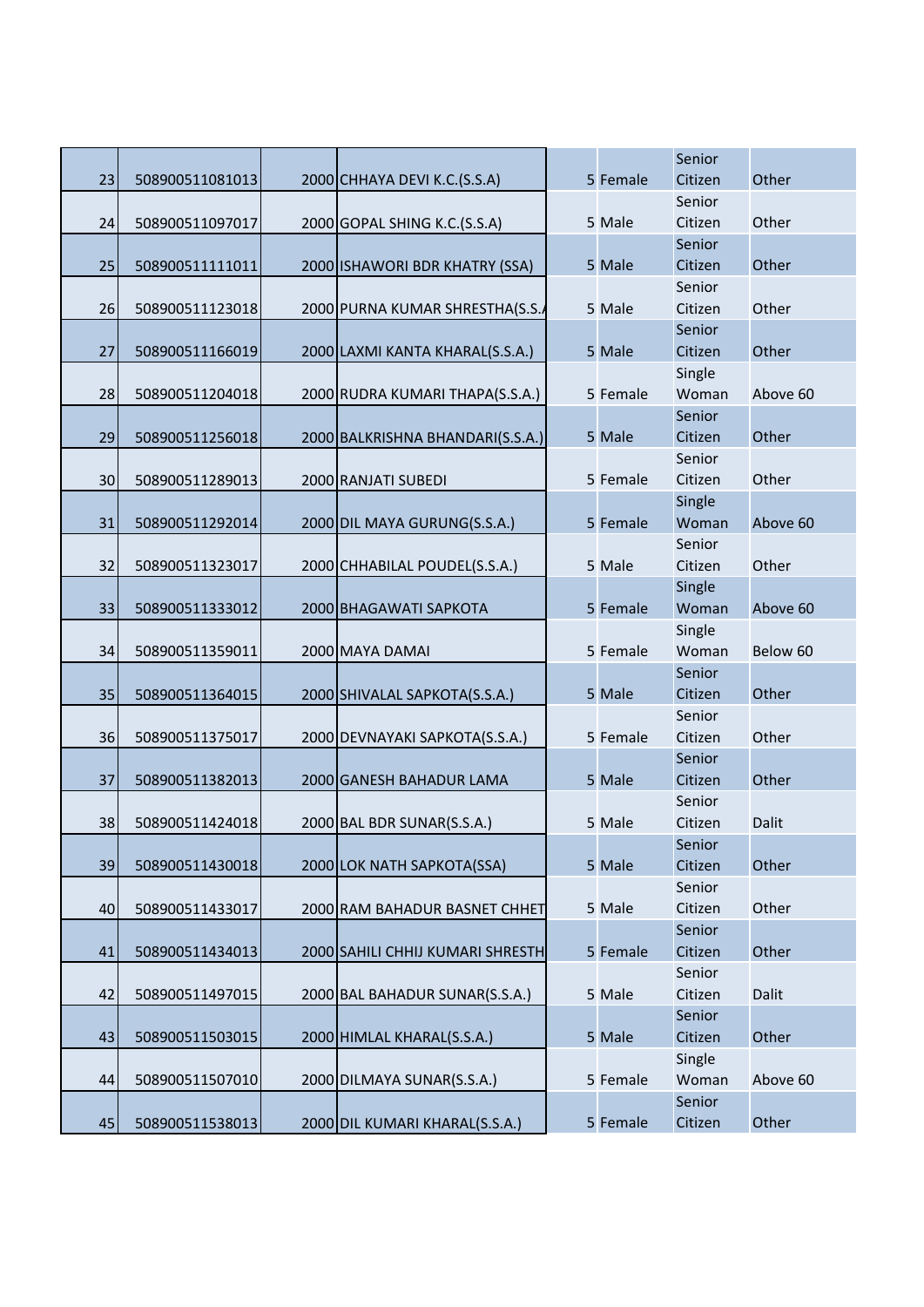| 46 | 508900511543017 | 2000 OM PRAKASH POUDEL(S.S.A.)   | 5 Male   | Senior<br>Citizen | Other    |
|----|-----------------|----------------------------------|----------|-------------------|----------|
|    |                 |                                  |          | Senior            |          |
| 47 | 508900511550013 | 2000 SHIVA PRASAD SILWAL(S.S.A.) | 5 Male   | Citizen           | Other    |
| 48 | 508900511554019 | 2000 SITA DEVI PURI(S.S.A.)      | 5 Female | Single<br>Woman   | Below 60 |
| 49 | 508900511589017 | 2000 AMRITA DEVI SANYASI(S.S.A.) | 5 Female | Single<br>Woman   | Above 60 |
| 50 | 508900511603011 | 2000 TOYANATH KHAREL(S.S.A.)     | 5 Male   | Senior<br>Citizen | Other    |
| 51 | 508900511610016 | 2000 CHANDRAMANI KANDEL(S.S.A.)  | 5 Male   | Senior<br>Citizen | Other    |
|    |                 |                                  |          | Single            |          |
| 52 | 508900511620011 | 2000 KALI THAPA(S.S.A.)          | 5 Female | Woman             | Above 60 |
|    |                 |                                  |          | Single            |          |
| 53 | 508900511627016 | 2000 LAXMI ACHARYA(S.S.A.)       | 5 Female | Woman             | Below 60 |
|    |                 |                                  |          | Senior            |          |
| 54 | 508900511628012 | 2000 JHABILAL ARYAL(S.S.A)       | 5 Female | Citizen           | Other    |
|    |                 |                                  |          | Senior            |          |
| 55 | 508900511640012 | 2000 SITAMAYA ADHIKARI(S.S.A)    | 5 Female | Citizen           | Other    |
|    |                 |                                  |          | Senior            |          |
| 56 | 508900511642015 | 2000 MANDARI DEVI KAFLE          | 5 Female | Citizen           | Other    |
|    |                 |                                  |          | Senior            |          |
| 57 | 508900511646010 | 2000 DILARAM ARYAL(S.S.A)        | 5 Male   | Citizen           | Other    |
|    |                 |                                  |          | Single            |          |
| 58 | 508900511650018 | 2000 SHANTI BANIYA CHHETRI       | 5 Female | Woman             | Below 60 |
|    |                 |                                  |          | Senior            |          |
| 59 | 508900511651014 | 2000 DURGA BAHADUR AALE(S.S.A    | 5 Male   | Citizen           | Other    |
|    |                 |                                  |          | Senior            |          |
| 60 | 508900511658019 | 2000 DRUPATI POKHREL             | 5 Female | Citizen           | Other    |
|    |                 |                                  |          | Single            |          |
| 61 | 508900511659015 | 2000 NANDA MAYA POKHREL(S.S.A)   | 5 Female | Woman             | Above 60 |
|    |                 |                                  |          | Single            |          |
| 62 | 508900511667018 | 2000 PURNAKALI KANDEL            | 5 Female | Woman             | Above 60 |
|    |                 |                                  |          | Senior            |          |
| 63 | 508900511671015 | 2000 GAGAN KUMAR SHRESTHA(S.S.,  | 5 Male   | Citizen           | Other    |
|    |                 |                                  |          | Senior            |          |
| 64 | 508900511672011 | 2000 PITAMBAR ADHIKARI           | 5 Male   | Citizen           | Other    |
|    |                 |                                  |          | Single            |          |
| 65 | 508900511674014 | 2000 AMRITA SAPKOTA              | 5 Female | Woman             | Below 60 |
|    |                 |                                  |          | Single            |          |
| 66 | 508900511675010 | 2000 THIR KUMARI KHATTRI(S.S.A)  | 5 Female | Woman             | Above 60 |
|    |                 |                                  |          | Single            |          |
| 67 | 508900511690011 | 2000 DINU GIRI                   | 5 Female | Woman             | Below 60 |
|    |                 |                                  |          | Single            |          |
| 68 | 508900511692012 | 2000 TAHALI SAPKOTA              | 5 Female | Woman             | Above 60 |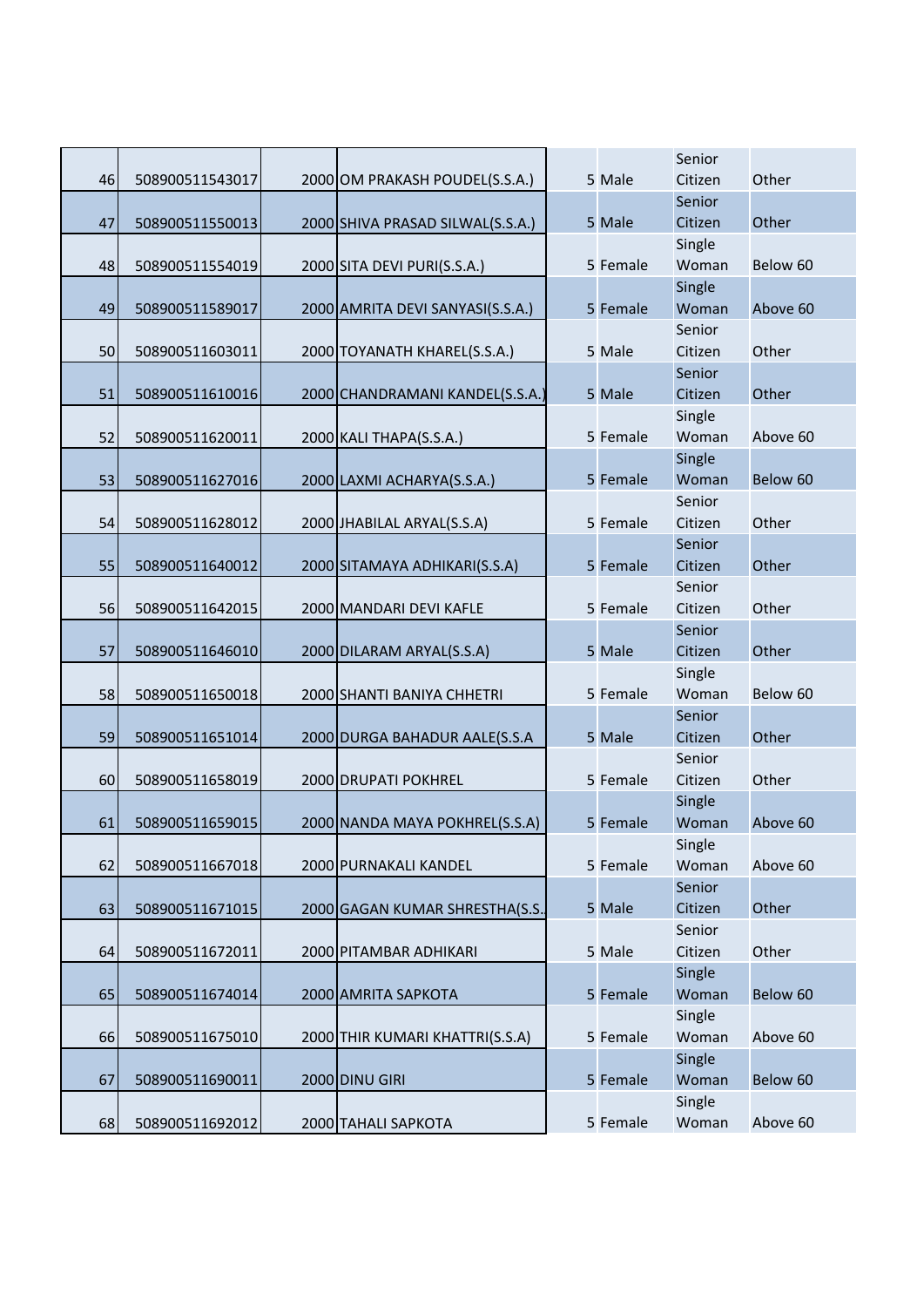|    |                 |                                   |          | Senior  |          |
|----|-----------------|-----------------------------------|----------|---------|----------|
| 69 | 508900511693019 | 2000 DIL BAHADUR KUNWAR CHHET     | 5 Male   | Citizen | Other    |
|    |                 |                                   |          | Single  |          |
| 70 | 508900511694015 | 2000 MITTHU KUMARI DARJI(S.S.A)   | 5 Female | Woman   | Below 60 |
|    |                 |                                   |          | Single  |          |
| 71 | 508900511698010 | 2000 NANDA KUMARI SEDHAI          | 5 Female | Woman   | Above 60 |
|    |                 |                                   |          | Single  |          |
| 72 | 508900511700015 | 2000 BADRI MAYA KARANJIT(SHREST   | 5 Female | Woman   | Above 60 |
|    |                 |                                   |          | Single  |          |
| 73 | 508900511703014 | 2000 ACCHHARI DEVI MISHRA         | 5 Female | Woman   | Above 60 |
|    |                 |                                   |          | Single  |          |
| 74 | 508900511707011 | 2000 SABITRI SHRESTHA(S.S.A)      | 5 Female | Woman   | Above 60 |
|    |                 |                                   |          | Single  |          |
| 75 | 508900511711017 | 2000 RAMA LAMICHHANE              | 5 Female | Woman   | Below 60 |
|    |                 |                                   |          | Single  |          |
| 76 | 508900511712013 | 2000 DEVI KUMARI GIRI(S.S.A)      | 5 Female | Woman   | Above 60 |
|    |                 |                                   |          | Senior  |          |
| 77 | 508900511733010 | 2000 MANBIR LAMA(S.S.A.)          | 5 Male   | Citizen | Other    |
|    |                 |                                   |          | Single  |          |
| 78 | 508900511751019 | 2000 LAXMI KANDEL(S.S.A.)         | 5 Female | Woman   | Below 60 |
|    |                 |                                   |          | Senior  |          |
| 79 | 508900511757017 | 2000 SANAD KUMAR LAMSAL(S.S.A.)   | 5 Male   | Citizen | Other    |
|    |                 |                                   |          | Single  |          |
| 80 | 508900511759011 | 2000 RAM KUMARI KHARAL(S.S.A.)    | 5 Female | Woman   | Below 60 |
|    |                 |                                   |          | Single  |          |
| 81 | 508900511765011 | 2000 RAMA DEVI WAGLE(S.S.A.)      | 5 Female | Woman   | Above 60 |
|    |                 |                                   |          | Single  |          |
| 82 | 508900511766016 | 2000 MADHUMAYA PANDEY(S.S.A.)     | 5 Female | Woman   | Above 60 |
|    |                 |                                   |          | Single  |          |
| 83 | 508900511774019 | 2000 CHANDRAKALI GIRI(.S.S.A.)    | 5 Female | Woman   | Above 60 |
|    |                 |                                   |          | Single  |          |
| 84 | 508900511776011 | 2000 DURGA DEVI CHHETRINI(S.S.A.) | 5 Female | Woman   | Below 60 |
|    |                 |                                   |          | Single  |          |
| 85 | 508900511778014 | 2000 PURNAKALI GAUTAM(S.S.A.)     | 5 Female | Woman   | Above 60 |
|    |                 |                                   |          | Senior  |          |
| 86 | 508900511821017 | 2000 SARASWATI ACHARYA(SSA)       | 5 Female | Citizen | Other    |
|    |                 |                                   |          | Single  |          |
| 87 | 508900511826019 | 2000 GOMA DEVI GIRI(SSA)          | 5 Female | Woman   | Below 60 |
|    |                 |                                   |          | Senior  |          |
| 88 | 508900511829018 | 2000 CHIRINJIBI LAMSAL(SSA)       | 5 Male   | Citizen | Other    |
|    |                 |                                   |          | Senior  |          |
| 89 | 508900511831012 | 2000 DAMBARA DEVI SAPKOTA(SSA)    | 5 Female | Citizen | Other    |
|    |                 |                                   |          | Senior  |          |
| 90 | 508900511859014 | 2000 KHADA NANDA SAPKOTA(SSA)     | 5 Male   | Citizen | Other    |
|    |                 |                                   |          | Single  |          |
| 91 | 508900511865014 | 2000 BIMA MAYA KAMI(SSA)          | 5 Female | Woman   | Above 60 |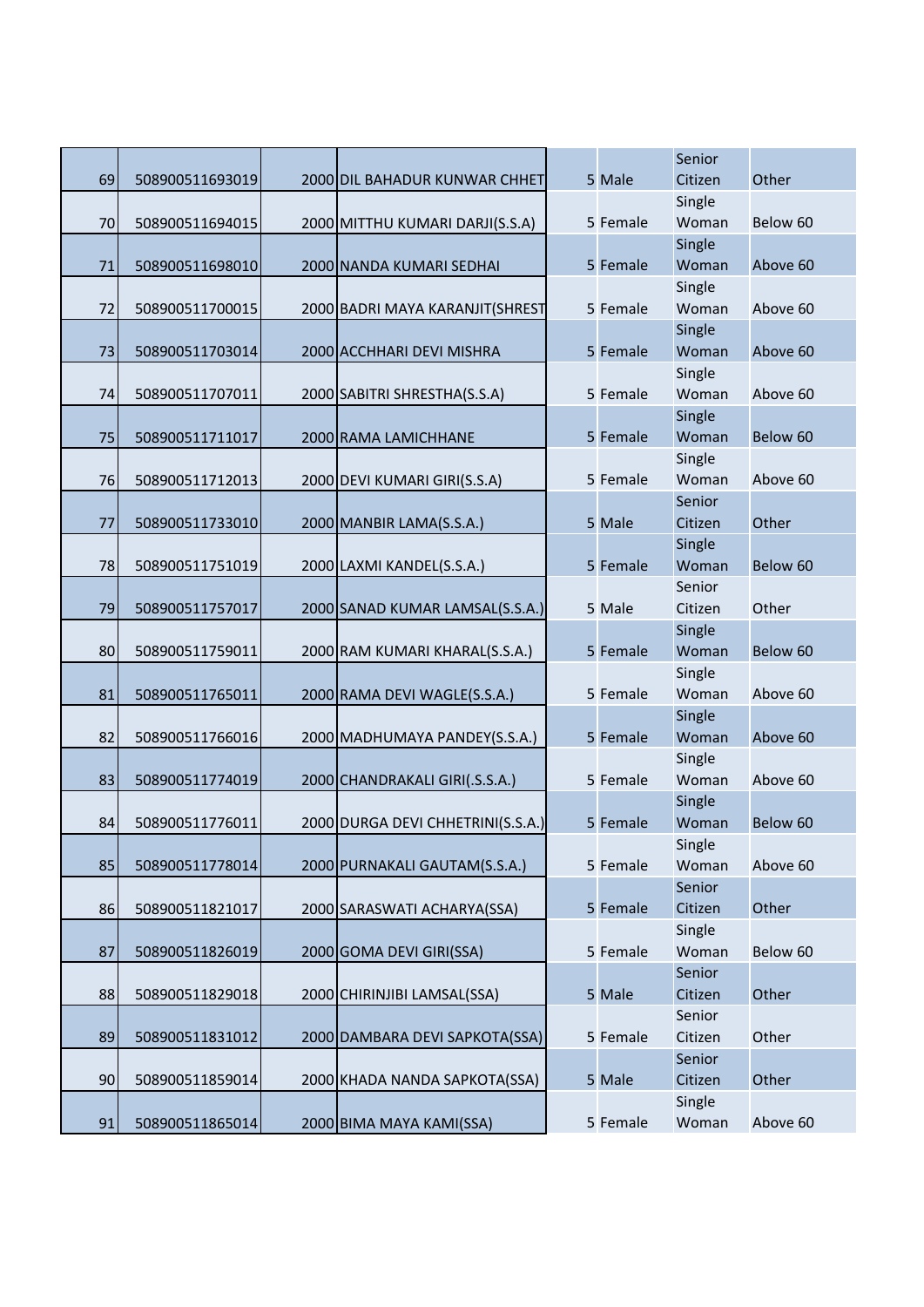|     |                 |                               |          | Senior          |              |
|-----|-----------------|-------------------------------|----------|-----------------|--------------|
| 92  | 508900511867017 | 2000 KUL BDR KAMI(SSA)        | 5 Male   | Citizen         | Dalit        |
|     |                 |                               |          | Single          |              |
| 93  | 508900511871014 | 2000 GOPALI SARKI(SSA)        | 5 Female | Woman           | Above 60     |
|     |                 |                               |          | Single          |              |
| 94  | 508900511876016 | 2000 DHNA KUMARI THAPA(SSA)   | 5 Female | Woman           | Above 60     |
|     |                 |                               |          | Senior          |              |
| 95  | 508900511915011 | 2000 HOM NATH SAPKOTA(SSA)    | 5 Male   | Citizen         | Other        |
|     |                 |                               |          | Single          |              |
| 96  | 508900511921011 | 2000 PABITRA LAMICHHANE(SSA)  | 5 Female | Woman           | Above 60     |
|     |                 |                               |          | Senior          |              |
| 97  | 508900511922018 | 2000 BHAGAWATI UPADHYAY (SSA) | 5 Female | Citizen         | Other        |
|     |                 |                               |          | Single          |              |
| 98  | 508900511926013 | 2000 BHAGIRATHI K.C.          | 5 Female | Woman           | Below 60     |
|     |                 |                               |          | Senior          |              |
| 99  | 508900511929012 | 2000 CHHABI L SARKI           | 5 Male   | Citizen         | Dalit        |
|     |                 |                               |          | Senior          |              |
| 100 | 508900511933011 | 2000 BODHRAJ UPADHYAY         | 5 Male   | Citizen         | Other        |
|     |                 |                               |          | Single          |              |
| 101 | 508900511943015 | 2000 laxmi debi sapkota       | 5 Female | Woman           | Below 60     |
|     |                 |                               |          | Single          |              |
| 102 | 508900511957016 | 2000 HARI KALA GOTAME         | 5 Female | Woman           | Below 60     |
|     |                 |                               |          | Single<br>Woman |              |
| 103 | 508900511959019 | 2000 TOPALI DEBI KHAREL(      | 5 Female | Single          | Above 60     |
| 104 | 508900511965019 | 2000 LAXMI DEVI KHAREL        | 5 Female | Woman           | Above 60     |
|     |                 |                               |          | Single          |              |
| 105 | 508900511981014 | 2000 SHOVA THAPA(SSA)         | 5 Female | Woman           | Below 60     |
|     |                 |                               |          | Senior          |              |
| 106 | 508900511986016 | 2000 BHAKTA BILASH REGMI(SSA) | 5 Male   | Citizen         | Other        |
|     |                 |                               |          | Senior          |              |
| 107 | 508900511991011 | 2000 DEU KALA SARKINI(SSA)    | 5 Female | Citizen         | Dalit        |
|     |                 |                               |          | Single          |              |
| 108 | 508900511995015 | 2000 TARA DEVI SAPKOTA        | 5 Female | Woman           | Below 60     |
|     |                 |                               |          | Senior          |              |
| 109 | 508900511998014 | 2000 MAN BAHADUR KAMI         | 5 Male   | Citizen         | Dalit        |
|     |                 |                               |          | Single          |              |
| 110 | 508900512000017 | 2000 DIL MAYA KAMI            | 5 Female | Woman           | Above 60     |
|     |                 |                               |          | Senior          |              |
| 111 | 508900512004012 | 2000 KESHAV RAJ SAPKOTA       | 5 Male   | Citizen         | Other        |
|     |                 |                               |          | Single          |              |
| 112 | 508900512007011 | 2000 GYANU MAYA ALE MAGAR     | 5 Female | Woman           | Below 60     |
|     |                 |                               |          | Single          |              |
| 113 | 508900512018013 | 2000 MIMI DARJI               | 5 Female | Woman           | Above 60     |
|     |                 |                               |          | Senior          |              |
| 114 | 508900512024013 | 2000 LAL BAHADUR DARJI        | 5 Male   | Citizen         | <b>Dalit</b> |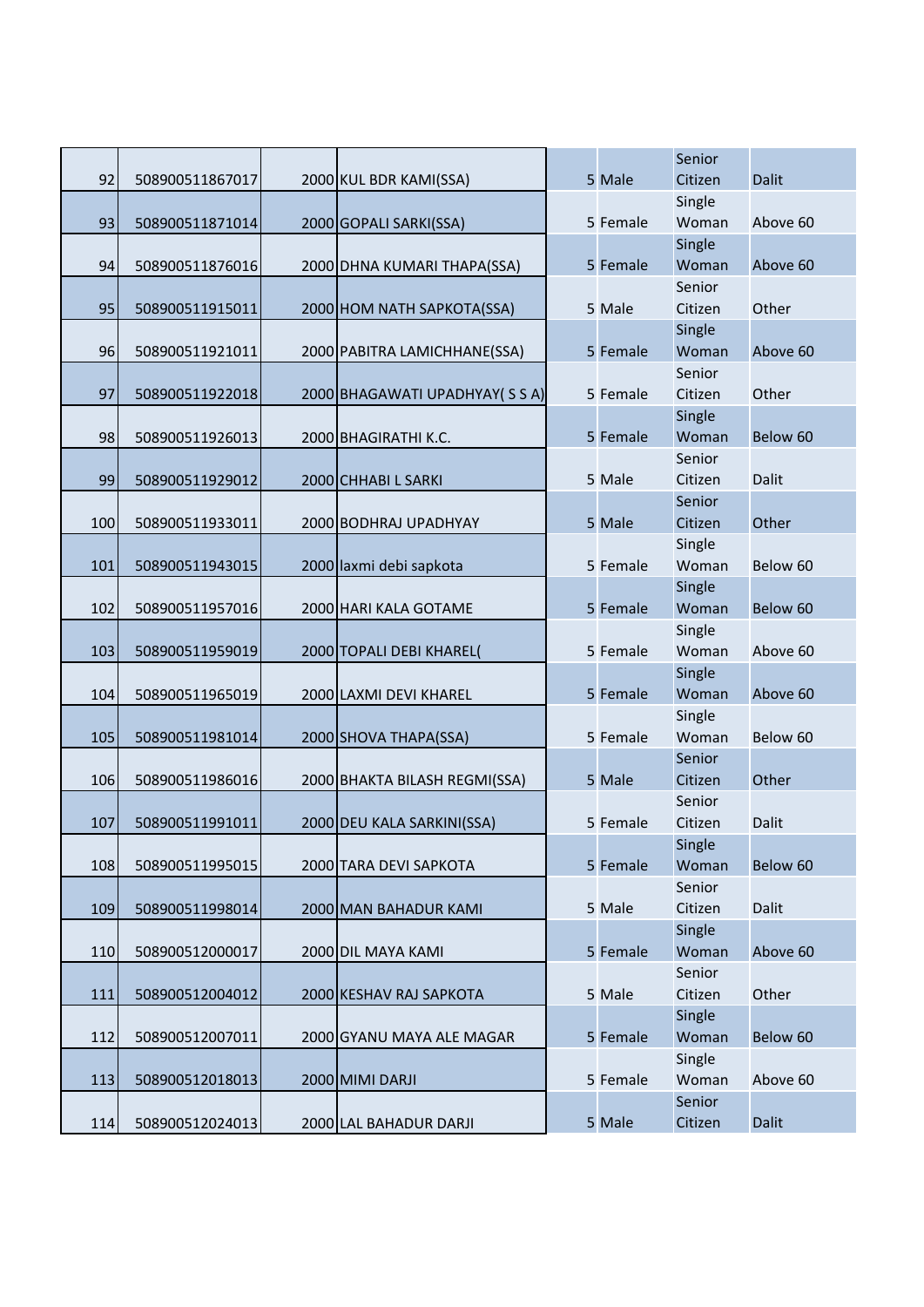|     |                 |                                 |          | Senior          |          |
|-----|-----------------|---------------------------------|----------|-----------------|----------|
| 115 | 508900512084016 | 2000 BHADRA BAHADUR THAPA(S,S,  | 5 Male   | Citizen         | Other    |
|     |                 |                                 |          | Single          |          |
| 116 | 508900512107016 | 2000 HASTI MAYA MAGAR(SSA)      | 5 Female | Woman           | Above 60 |
|     |                 |                                 |          | Single          |          |
| 117 | 508900512114012 | 2000 LAXMI SAPKOTA(SSA)         | 5 Female | Woman           | Above 60 |
|     |                 |                                 |          | Single          |          |
| 118 | 508900512117011 | 2000 NIRU KHADKA(SSA)           | 5 Female | Woman           | Below 60 |
|     |                 |                                 |          | Senior          |          |
| 119 | 508900512120012 | 2000 RUKMINI BHATTARAI(SSA)     | 5 Female | Citizen         | Other    |
|     |                 |                                 |          | Single          |          |
| 120 | 508900512143012 | 2000 NANDA KALI SAPKOTA(SSA)    | 5 Female | Woman           | Above 60 |
|     |                 |                                 |          | Single          |          |
| 121 | 508900512146011 | 2000 HARI MAYA NAUPANE(S.S.A.)  | 5 Female | Woman           | Above 60 |
|     |                 |                                 |          | Senior          |          |
| 122 | 508900512163013 | 2000 GAJADHAR KANDEL(S.S.A.)    | 5 Male   | Citizen         | Other    |
|     |                 |                                 |          | Single          |          |
| 123 | 508900512172012 | 2000 RIKHESWARI DEVI POUDEL     | 5 Female | Woman           | Below 60 |
|     |                 |                                 |          | Senior          |          |
| 124 | 508900512173019 | 2000 BALKRISHNA GYAWALI(S.S.A.) | 5 Male   | Citizen         | Other    |
|     |                 |                                 |          | Single          |          |
| 125 | 508900512177014 | 2000 KHADGA LAXMI SHRESTHA(S.S. | 5 Female | Woman           | Above 60 |
|     |                 |                                 |          | Single          |          |
| 126 | 508900512183014 | 2000 DILU MAYA PARIYAR(SSA)     | 5 Female | Woman           | Above 60 |
|     |                 |                                 |          | Senior          |          |
| 127 | 508900512187011 | 2000 BABU RAM PARIYAR(SSA)      | 5 Male   | Citizen         | Dalit    |
| 128 |                 |                                 | 5 Female | Single<br>Woman | Above 60 |
| 129 | 508900512190010 | 4000 SAR KUMARI SUNAR(S.S.A.)   |          |                 |          |
|     |                 |                                 |          | Senior          |          |
| 130 | 508900512191017 | 2000 GOBINDA KANDEL(SSA)        | 5 Male   | Citizen         | Other    |
|     |                 |                                 |          | Single          |          |
| 131 | 508900512196019 | 2000 TIKADEVI NAUPANE(S.S.A.)   | 5 Female | Woman           | Above 60 |
|     |                 |                                 |          | Single          |          |
| 132 | 508900512211018 | 2000 HIM KALI SAPKOTA(SSA)      | 5 Female | Woman           | Above 60 |
|     |                 |                                 |          | Senior          |          |
| 133 | 508900512215013 | 2000 BHABI LAL ACHARYA (SSA)    | 5 Male   | Citizen         | Other    |
|     |                 |                                 |          | Senior          |          |
| 134 | 508900512218012 | 2000 SOM BDR NEWAR(SSA)         | 5 Male   | Citizen         | Other    |
|     |                 |                                 |          | Single          |          |
| 135 | 508900512221013 | 2000 BAL BDR SUNAR(SSA)         | 5 Female | Woman           | Above 60 |
|     |                 |                                 |          | Senior          |          |
| 136 | 508900512231019 | 2000 RABI PRASAD KANDEL(SSA)    | 5 Male   | Citizen         | Other    |
|     |                 |                                 |          | Single          |          |
| 137 | 508900512234018 | 2000 SUMITRA DEVI BANIYA(SSA)   | 5 Female | Woman           | Above 60 |
|     |                 |                                 |          | Senior          |          |
| 138 | 508900512236010 | 2000 RATNAKALI KANDEL(SSA)      | 5 Female | Citizen         | Other    |
|     |                 |                                 |          |                 |          |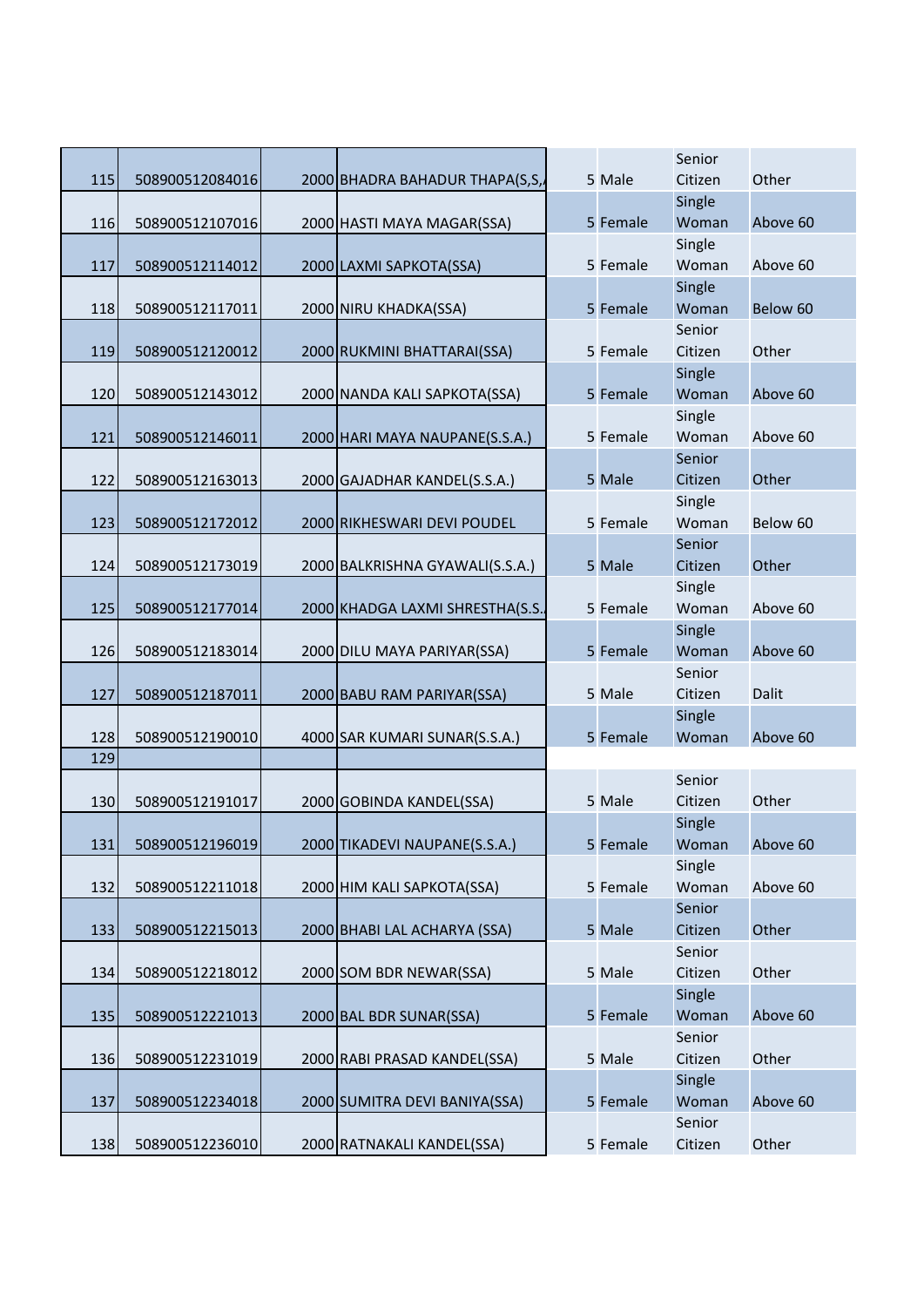|     |                 |                                |          | Single         |          |
|-----|-----------------|--------------------------------|----------|----------------|----------|
| 139 | 508900512238013 | 2000 PINKI LAMA(SSA)           | 5 Female | Woman          | Above 60 |
|     |                 |                                |          | Single         |          |
| 140 | 508900512241014 | 2000 MANDIRA SHRESTHA(SSA)     | 5 Female | Woman          | Below 60 |
|     |                 |                                |          | Senior         |          |
| 141 | 508900512248019 | 2000 LILADHAR SAPKOTA(SSA)     | 5 Male   | Citizen        | Other    |
|     |                 |                                |          | Senior         |          |
| 142 | 508900512253012 | 2000 BHAGIRATHI SAPKOTA(SSA)   | 5 Female | Citizen        | Other    |
|     |                 |                                |          | Senior         |          |
| 143 | 508900512261015 | 2000 KHIM LAL POUDEL(SSA)      | 5 Male   | Citizen        | Other    |
|     |                 |                                |          | Single         |          |
| 144 | 508900512263018 | 2000 LAXMI SAPKOTA (SSA)       | 5 Female | Woman          | Below 60 |
|     |                 |                                |          | Single         |          |
| 145 | 508900512280011 | 2000 PHUN KUMARI POUDEL(SSA)   | 5 Female | Woman          | Above 60 |
|     |                 |                                |          | Single         |          |
| 146 | 508900512291011 | 2000 DILI SAPKOTA(SSA)         | 5 Female | Woman          | Above 60 |
|     |                 |                                |          | Single         |          |
| 147 | 508900512298016 | 2000 REBATI KHANAL (SSA)       | 5 Female | Woman          | Below 60 |
|     |                 |                                |          | Senior         |          |
| 148 | 508900512299012 | 2000 BHAGIRATHI SAPKOTA(SSA)   | 5 Female | Citizen        | Other    |
|     |                 |                                |          | Single         |          |
| 149 | 508900512303011 | 2000 SHOVA KUMARI SHRESTHA(SSA | 5 Female | Woman          | Below 60 |
| 150 | 508900512307015 | 4000 PUJA SUNUWAR(SSA)         | 5 Female | <b>Disable</b> | Full     |
|     |                 |                                |          | Single         |          |
| 151 | 508900512316014 | 2000 KRISHNAMAYA THAPA(SSA)    | 5 Female | Woman          | Below 60 |
|     |                 |                                |          | Senior         |          |
| 152 | 508900512340012 | 2000 SANTABIR TAMANG(SSA)      | 5 Male   | Citizen        | Other    |
|     |                 |                                |          | Senior         |          |
| 153 | 508900512341019 | 2000 CHANDRA KALA POUDEL(SSA)  | 5 Female | Citizen        | Other    |
|     |                 |                                |          | Single         |          |
| 154 | 508900512346010 | 2000 BASUNDHARA SAPKOTA(SSA)   | 5 Female | Woman          | Above 60 |
| 155 | 508900512350018 | 4000 RITU SUNAR(SSA)           | 5 Female | <b>Disable</b> | Full     |
| 156 | 508900512351014 | 1200 SABITRI SAPKOTA(SSA)      | 5 Female | <b>Disable</b> | Partial  |
|     |                 |                                |          | Single         |          |
| 157 | 508900512381010 | 2000 SARASWATI SAPKOTA(SSA)    | 5 Female | Woman          | Above 60 |
| 158 | 508900512383013 | 2000 BHAKTA MAYA ALE           |          |                |          |
|     |                 |                                |          | Single         |          |
| 159 | 508900512385016 | 2000 INDIRA KANDEL(SSA)        | 5 Female | Woman          | Above 60 |
|     |                 |                                |          | Single         |          |
| 160 | 508900512387019 | 2000 JASMATI B K               | 5 Female | Woman          | Below 60 |
|     |                 |                                |          | Senior         |          |
| 161 | 508900512390011 | 2000 HARI KALA SAPKOTA         | 5 Female | Citizen        | Other    |
|     |                 |                                |          | Single         |          |
| 162 | 508900512393019 | 2000 GYANU DEVI KHSETRI        | 5 Female | Woman          | Below 60 |
|     |                 |                                |          | Senior         |          |
| 163 | 508900512394015 | 2000 MANGALI TAMANG            | 5 Female | Citizen        | Other    |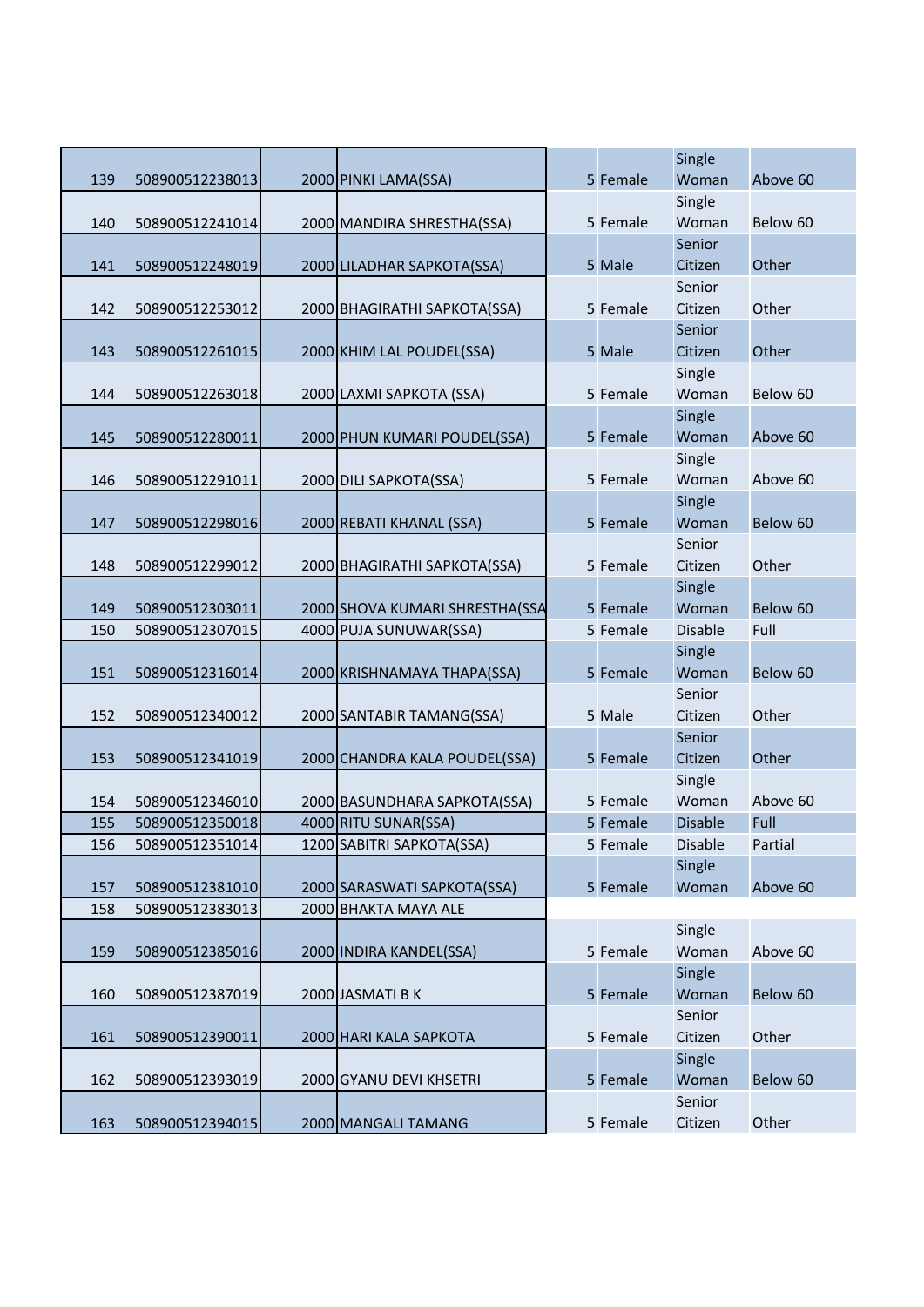| 164 | 508900512397014 | 2000 HARI KALA SUNAR           | 5 Female | Single<br>Woman   | Above 60 |
|-----|-----------------|--------------------------------|----------|-------------------|----------|
|     |                 |                                |          | Single            |          |
| 165 | 508900512402018 | 2000 MIRA ALE MAGAR            | 5 Female | Woman             | Below 60 |
|     |                 |                                |          | Single            |          |
| 166 | 508900512405017 | 2000 TIKA DEVI THAPA           | 5 Female | Woman             | Below 60 |
| 167 | 508900512408016 | 2000 BHIM PRASAD SAPKOTA       | 5 Male   | Senior<br>Citizen | Other    |
|     |                 |                                |          | Single            |          |
| 168 | 508900512410010 | 2000 USHA GHARTI               | 5 Female | Woman             | Below 60 |
|     |                 |                                |          | Senior            |          |
| 169 | 508900512414016 | 2000 REWATI KALA SAPKOTA       | 5 Female | Citizen           | Other    |
|     |                 |                                |          | Single            |          |
| 170 | 508900512420016 | 2000 GOMA KUMARI(SSA)          | 5 Female | Woman             | Below 60 |
|     |                 |                                |          | Single            |          |
| 171 | 508900512436011 | 2000 BHIMA SUNAR(SSA)          | 5 Female | Woman<br>Senior   | Above 60 |
| 172 | 508900512437016 | 2000 PURNA KALI SAPKOTA(SSA)   | 5 Female | Citizen           | Other    |
|     |                 |                                |          | Senior            |          |
| 173 | 508900512439019 | 2000 DHNA PATI POUDEL(SSA)     | 5 Male   | Citizen           | Other    |
|     |                 |                                |          | Senior            |          |
| 174 | 508900512440017 | 2000 HUM KALI JAISHI(SSA)      | 5 Female | Citizen           | Other    |
|     |                 |                                |          | Single            |          |
| 175 | 508900512442011 | 2000 HUM KUMARI BHATTARI(SSA)  | 5 Female | Woman             | Above 60 |
|     |                 |                                |          | Single            |          |
| 176 | 508900512474019 | 2000 RADHA KUMARI SAPKOTA KANI | 5 Female | Woman             | Below 60 |
| 177 | 508900512477018 | 2000 MAN MAYA MAGAR(SSA)       | 5 Female | Single<br>Woman   | Below 60 |
|     |                 |                                |          | Single            |          |
| 178 | 508900512481015 | 2000 GANGA GIRI(SSA)           | 5 Female | Woman             | Above 60 |
|     |                 |                                |          | Single            |          |
| 179 | 508900512484014 | 2000 BINU KARKI(SSA)           | 5 Female | Woman             | Below 60 |
|     |                 |                                |          | Senior            |          |
| 180 | 508900512488011 | 2000 GOKULI MAYA BAGALE(SSA)   | 5 Female | Citizen           | Other    |
|     |                 |                                |          | Senior            |          |
| 181 | 508900512490014 | 2000 CHANDRA KANTA BAGALE(SSA) | 5 Male   | Citizen           | Other    |
| 182 | 508900512504015 | 2000 HEM PSD SAPKOTA(SSA)      | 5 Male   | Senior<br>Citizen | Other    |
|     |                 |                                |          | Single            |          |
| 183 | 508900512506018 | 2000 LAXMI GIRI (SSA)          | 5 Female | Woman             | Above 60 |
|     |                 |                                |          | Senior            |          |
| 184 | 508900512509017 | 2000 TUL MAYA ADHIKARI(SSA)    | 5 Female | Citizen           | Other    |
|     |                 |                                |          | Single            |          |
| 185 | 508900512514010 | 2000 MADHU MAYA SHRESTHA(SSA)  | 5 Female | Woman             | Above 60 |
|     |                 |                                |          | Single            |          |
| 186 | 508900512521017 | 2000 NARAYANI KHAREL(SSA)      | 5 Female | Woman             | Above 60 |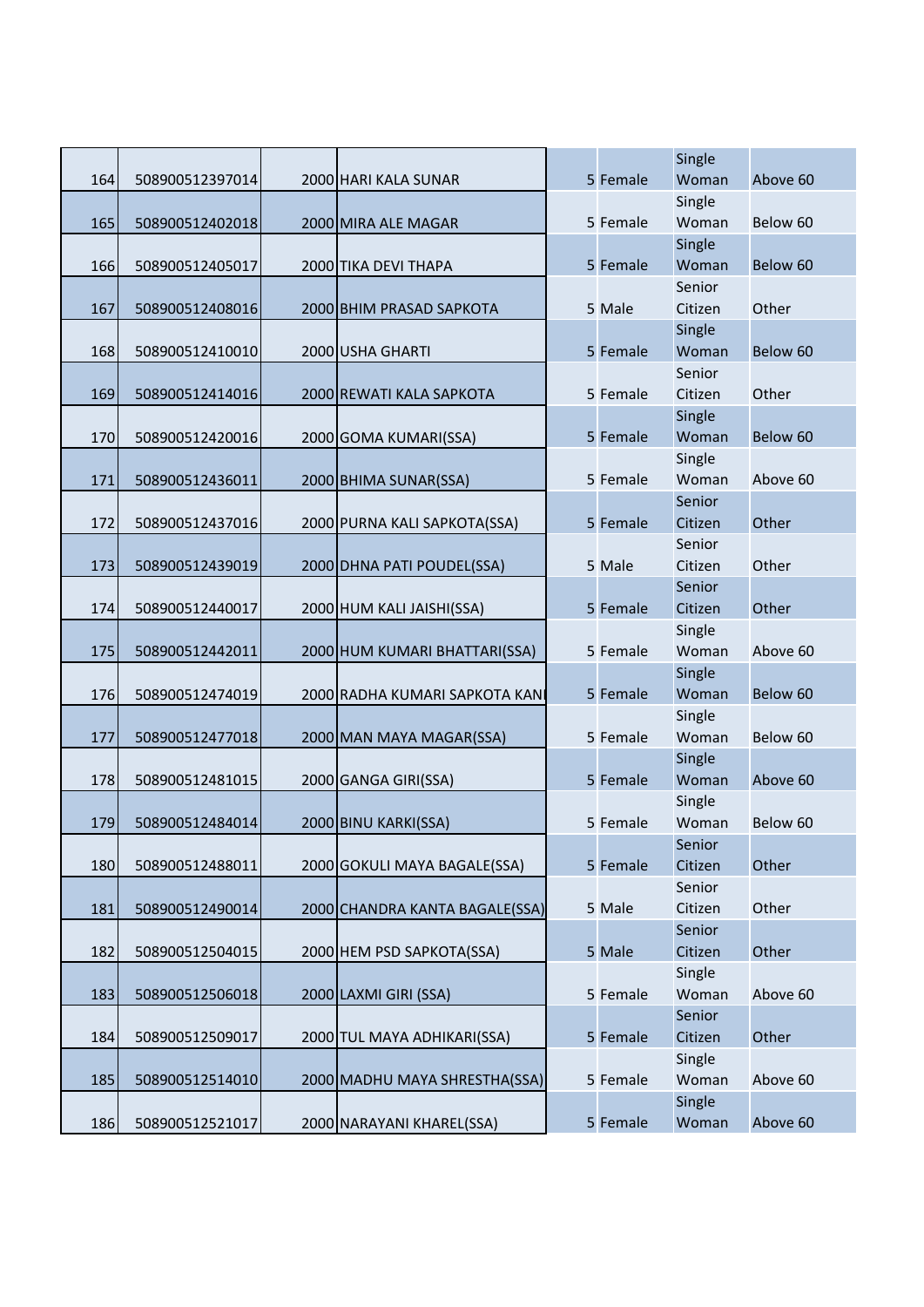|     |                 |                                   |          | Senior            |          |
|-----|-----------------|-----------------------------------|----------|-------------------|----------|
| 187 | 508900512523011 | 2000 MITRA LAL KHAREL             | 5 Male   | Citizen           | Other    |
|     |                 |                                   |          | Senior            |          |
| 188 | 508900512532019 | 2000 DHARA DEVI SAPKOTA           | 5 Female | Citizen           | Other    |
|     |                 |                                   |          | Senior<br>Citizen | Other    |
| 189 | 508900512533015 | 2000 SABITRI DEVI ADHIKARI(S.S.A) | 5 Female | Senior            |          |
| 190 | 508900512544017 | 2000 CHHABILAL RIJAL(S.S.A)       | 5 Male   | Citizen           | Other    |
|     |                 |                                   |          | Single            |          |
| 191 | 508900512549019 | 2000 SOKAMATI SUNAR(S.S.A.)       | 5 Female | Woman             | Below 60 |
|     |                 |                                   |          | Senior            |          |
| 192 | 508900512556015 | 2000 SARASWATI SAPKOTA(S.S.A.)    | 5 Female | Citizen           | Other    |
|     |                 |                                   |          | Senior            |          |
| 193 | 508900512563011 | 2000 MANRUPA SUBEDI(S.S.A)        | 5 Female | Citizen           | Other    |
|     |                 |                                   |          | Senior            |          |
| 194 | 508900512572010 | 2000 BHAWADATTA SUBEDI(S.S.A)     | 5 Male   | Citizen           | Other    |
|     |                 |                                   |          | Senior            |          |
| 195 | 508900512582016 | 2000 LAXMAN SHRESTHA(SSA)         | 5 Male   | Citizen           | Other    |
|     |                 |                                   |          | Senior            |          |
| 196 | 508900512589010 | 2000 TIL KUMARI GIRI(S.S.A.)      | 5 Female | Citizen           | Other    |
|     |                 |                                   |          | Single            |          |
| 197 | 508900512594014 | 2000 SARASWATI SHARMA(S.S.A)      | 5 Female | Woman             | Above 60 |
|     |                 |                                   |          | Single            |          |
| 198 | 508900512599016 | 2000 MIDI KAMI(S.S.A)             | 5 Female | Woman             | Above 60 |
|     |                 |                                   |          | Single            |          |
| 199 | 508900512603013 | 2000 PHULMATI SAPKOTA(S.S.A)      | 5 Female | Woman             | Above 60 |
| 200 | 508900512603013 | 2000 PHULMATI SAPKOTA(S.S.A)      |          |                   |          |
|     |                 |                                   |          | Single            |          |
| 201 | 508900512615011 | 2000 MAYA DEVI SAPKOTA(S.S.A)     | 5 Female | Woman             | Below 60 |
|     |                 |                                   |          | Senior            |          |
| 202 | 508900512623014 | 2000 DANDA BDR KAMI(S.S.A)        | 5 Male   | Citizen           | Dalit    |
|     |                 |                                   |          | Single            |          |
| 203 | 508900512635012 | 2000 NARAYANI KANDEL(S.S.A)       | 5 Female | Woman             | Above 60 |
|     | 508900512641012 | 2000 PARBATI KANDEL(S.S.A)        | 5 Female | Single<br>Woman   | Above 60 |
| 204 |                 |                                   |          | Senior            |          |
| 205 | 508900512649013 | 2000 TIKADEVI GIRI(S.S.A)         | 5 Female | Citizen           | Other    |
|     |                 |                                   |          | Single            |          |
| 206 | 508900512653010 | 2000 CHET KALI KANDEL(S.S.A)      | 5 Female | Woman             | Above 60 |
|     |                 |                                   |          | Senior            |          |
| 207 | 508900512660017 | 2000 SHAMSHER BDRKUMAL(S.S.A)     | 5 Male   | Citizen           | Other    |
|     |                 |                                   |          | Single            |          |
| 208 | 508900512671019 | 2000 NANDA KALI B.K(S.S.A)        | 5 Female | Woman             | Below 60 |
|     |                 |                                   |          | Single            |          |
| 209 | 508900512676010 | 2000 RUKMINI KANDEL(S.S.A)        | 5 Female | Woman             | Above 60 |
|     |                 |                                   |          | Single            |          |
| 210 | 508900512685011 | 2000 KUNTA KHAREL(S.S.A)          | 5 Female | Woman             | Above 60 |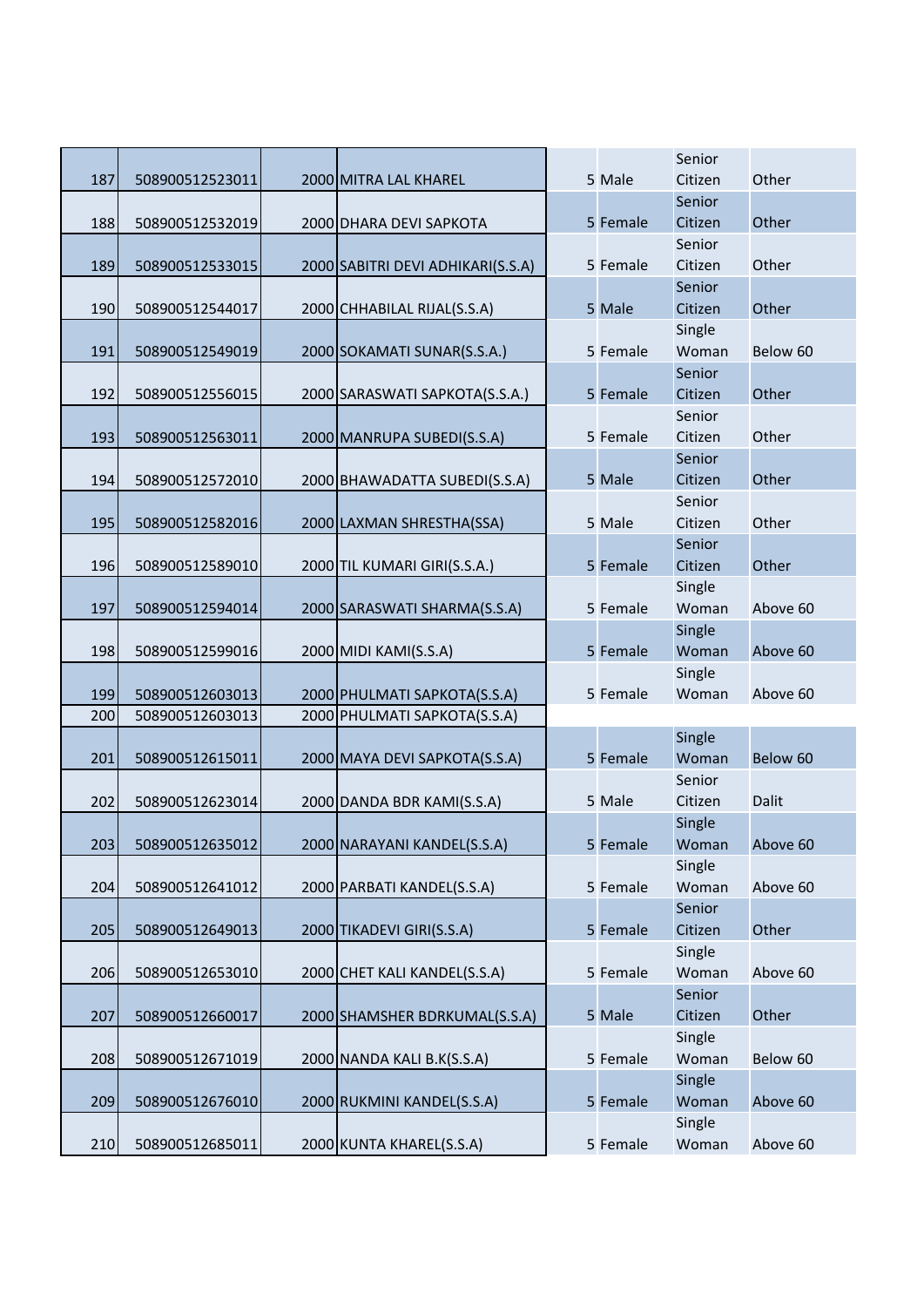|     |                 |                                 |          | Senior         |          |
|-----|-----------------|---------------------------------|----------|----------------|----------|
| 211 | 508900512699010 | 2000 GANGE SUNAR(S.S.A)         | 5 Male   | Citizen        | Dalit    |
|     |                 |                                 |          | Single         |          |
| 212 | 508900512703018 | 2000 NANDA KALI SUNAR(S.S.A)    | 5 Female | Woman          | Above 60 |
|     |                 |                                 |          | Single         |          |
| 213 | 508900512714011 | 2000 TUL BIR SUNAR(S.S.A.)      | 5 Female | Woman          | Above 60 |
|     |                 |                                 |          | Single         |          |
| 214 | 508900512716012 | 2000 SITA DEVI PANDEY(S.S.AO    | 5 Female | Woman          | Above 60 |
|     |                 |                                 |          | Single         |          |
| 215 | 508900512722012 | 2000 HARIKALA KANDEL(S.S.A.)    | 5 Female | Woman          | Above 60 |
|     |                 |                                 |          | Single         |          |
| 216 | 508900512725011 | 2000 GUMA BHANDARI(S.S.A)       | 5 Female | Woman          | Below 60 |
|     |                 |                                 |          | Single         |          |
| 217 | 508900512728010 | 2000 BISHNU MAYA SHRESTHA(S.S.A | 5 Female | Woman          | Above 60 |
| 218 | 508900512734010 | 1200 MAN KALI KAMI(S.S.A)       | 5 Female | <b>Disable</b> | Partial  |
|     |                 |                                 |          | Single         |          |
| 219 | 508900512735017 | 2000 NARMAYA KAMI(S.S.A.)       | 5 Female | Woman          | Above 60 |
|     |                 |                                 |          | Senior         |          |
| 220 | 508900512737011 | 2000 YAM BAHADUR KAMI(S.S.A)    | 5 Male   | Citizen        | Dalit    |
|     |                 |                                 |          | Senior         |          |
| 221 | 508900512743011 | 2000 SHALIK RAM KHAREL          | 5 Male   | Citizen        | Other    |
|     |                 |                                 |          | Single         |          |
| 222 | 508900512747015 | 2000 DHAN KUMARI RIMAL(S.S.A)   | 5 Female | Woman          | Above 60 |
|     |                 |                                 |          | Senior         |          |
| 223 | 508900512748011 | 2000 GOMA DEVI KAHREL           | 5 Female | Citizen        | Other    |
|     |                 |                                 |          | Single         |          |
| 224 | 508900512753015 | 2000 SARU SUNAR(S.S.A)          | 5 Female | Woman          | Below 60 |
|     |                 |                                 |          | Senior         |          |
| 225 | 508900512754011 | 2000 BRIHASPATI KANDEL          | 5 Male   | Citizen        | Other    |
|     |                 |                                 |          | Senior         |          |
| 226 | 508900512759013 | 2000 RAN KUMARI KANDEL          | 5 Female | Citizen        | Other    |
|     |                 |                                 |          | Senior         |          |
| 227 | 508900512760011 | 2000 DHAN KALI KHAREL           | 5 Female | Citizen        | Other    |
|     |                 |                                 |          | Single         |          |
| 228 | 508900512764017 | 2000 HARI KALA THAPA(S.S.A)     | 5 Female | Woman          | Above 60 |
|     |                 |                                 |          | Senior         |          |
| 229 | 508900512771013 | 2000 CHANDRA KANTA DHAKAL       | 5 Male   | Citizen        | Other    |
|     |                 |                                 |          | Single         |          |
| 230 | 508900512772011 | 2000 SHREE DEVI SAPKOTA(S.S.A)  | 5 Female | Woman          | Above 60 |
|     |                 |                                 |          | Senior         |          |
| 231 | 508900512776015 | 2000 RISHI RAM LAMICHHANE       | 5 Male   | Citizen        | Other    |
|     |                 |                                 |          | Senior         |          |
| 232 | 508900512778018 | 2000 PARBATI SAPKOTA(S.S.A)     | 5 Female | Citizen        | Other    |
|     |                 |                                 |          | Single         |          |
| 233 | 508900512780012 | 2000 TULASI MAYA SAPKOTA        | 5 Female | Woman          | Below 60 |
|     |                 |                                 |          | Senior         |          |
| 234 | 508900512784018 | 2000 DHANESHWOR SAPKOTA(S.S.A)  | 5 Male   | Citizen        | Other    |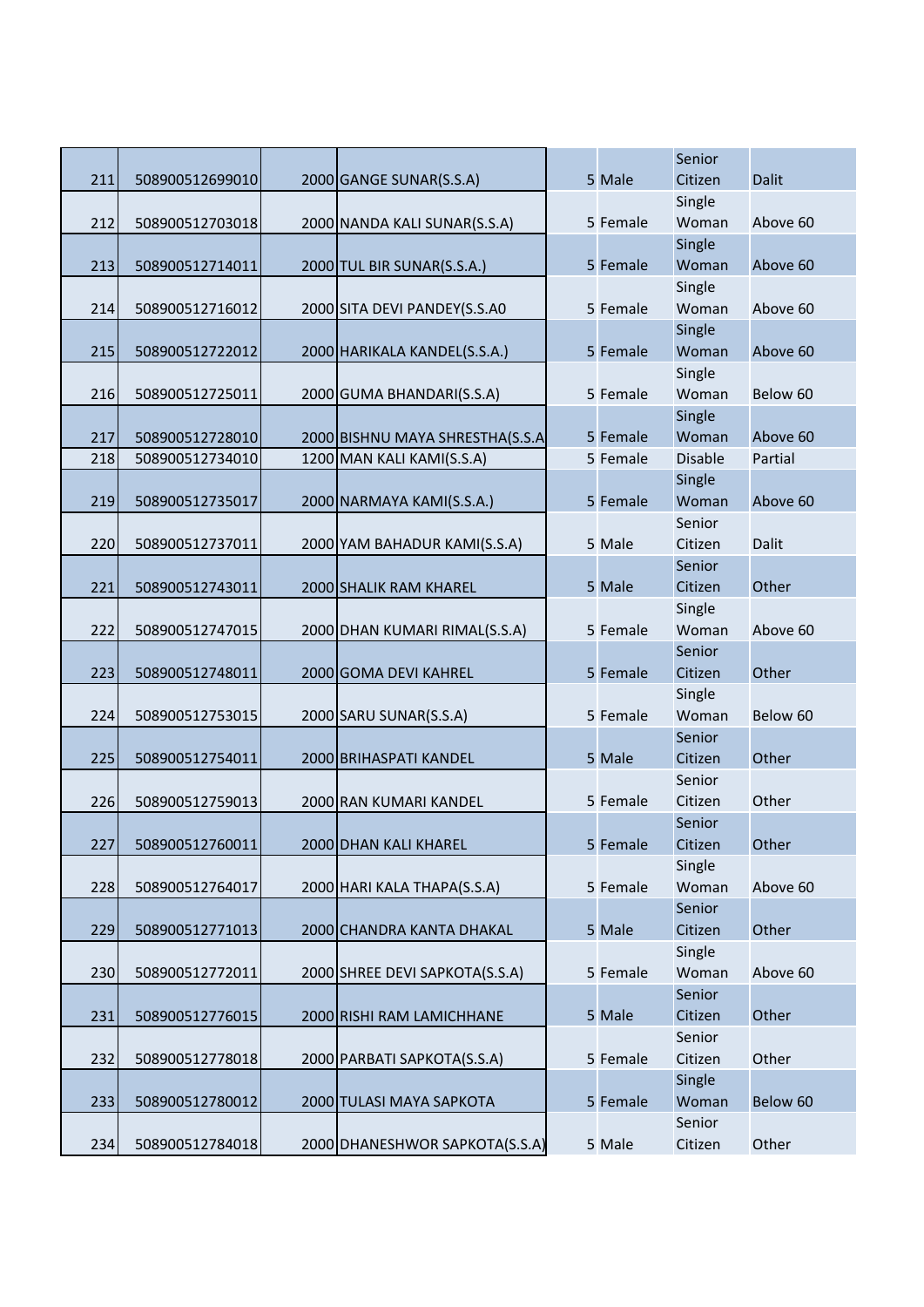|     |                 |                                 |          | Single          |          |
|-----|-----------------|---------------------------------|----------|-----------------|----------|
| 235 | 508900512787017 | 2000 RAN KUMARI THAPA           | 5 Female | Woman           | Above 60 |
|     |                 |                                 |          | Senior          |          |
| 236 | 508900512791014 | 2000 TULASA SAPKOTA             | 5 Female | Citizen         | Other    |
|     |                 |                                 |          | Senior          |          |
| 237 | 508900512795011 | 2000 NIR MAYA ROKKA             | 5 Female | Citizen         | Other    |
|     |                 |                                 |          | Senior          |          |
| 238 | 508900512798019 | 2000 KRISHNA KUMAR SHRESTHA     | 5 Male   | Citizen         | Other    |
|     |                 |                                 |          | Single          |          |
| 239 | 508900512803012 | 2000 KRISHNA KUMARI SAPKOTA(S.S | 5 Female | Woman           | Above 60 |
|     |                 |                                 |          | Single          |          |
| 240 | 508900512807018 | 2000 MANIKALA KHAREL(S.S.A)     | 5 Female | Woman           | Above 60 |
|     |                 |                                 |          | Single          |          |
| 241 | 508900512869013 | 2000 TULASI KANDEL(S.S.A.)      | 5 Female | Woman           | Above 60 |
|     |                 |                                 |          | Single          |          |
| 242 | 508900512872014 | 2000 BHAGAWATI TIWARI(SSA)      | 5 Female | Woman           | Above 60 |
|     |                 |                                 |          | Senior          |          |
| 243 | 508900512926017 | 2000 HIRA DEVI KANDEL(S.S.A.)   | 5 Female | Citizen         | Other    |
|     |                 |                                 |          | Senior          |          |
| 244 | 508900512934011 | 2000 POM LAL KANDEL(S.S.A.)     | 5 Male   | Citizen         | Other    |
| 245 | 508900512942012 | 4000 SHANTA B.K.(S.S.A.)        | 5 Female | <b>Disable</b>  | Full     |
|     |                 |                                 |          | Single          |          |
| 246 | 508900512970016 | 2000 NANDA KALI KANDEL(SSA)     | 5 Female | Woman           | Above 60 |
| 247 | 508900512983010 | 2000 DEU RUPA SARU (SSA)        | 5 Female | Single<br>Woman | Above 60 |
|     |                 |                                 |          | Senior          |          |
| 248 | 508900512993016 | 2000 BEL BAHADUR PULAMI MAGAR   | 5 Male   | Citizen         | Other    |
|     |                 |                                 |          | Single          |          |
| 249 | 508900513000010 | 2000 DILLI KALA SAPKOTA(SSA)    | 5 Female | Woman           | Above 60 |
|     |                 |                                 |          | Senior          |          |
| 250 | 508900513003011 | 2000 GANGA KUMARI JOSHI(S.S.A.) | 5 Female | Citizen         | Other    |
|     |                 |                                 |          | Single          |          |
| 251 | 508900513053017 | 2000 JHAGERI KHAREL(S.S.A.)     | 5 Female | Woman           | Above 60 |
|     |                 |                                 |          | Single          |          |
| 252 | 508900513160018 | 2000 INDU DHAKAL(S.S.A.)        | 5 Female | Woman           | Above 60 |
|     |                 |                                 |          | Single          |          |
| 253 | 508900513189016 | 2000 GANGA MAYA CHEETRY (SSA)   | 5 Female | Woman           | Above 60 |
|     |                 |                                 |          | Senior          |          |
| 254 | 508900513207014 | 2000 JAU MAYA ALE MAGAR(S.S.A.) | 5 Female | Citizen         | Other    |
|     |                 |                                 |          | Senior          |          |
| 255 | 508900513217011 | 2000 HARKA BAHADUR ALE MAGAR(   | 5 Male   | Citizen         | Other    |
|     |                 |                                 |          | Senior          |          |
| 256 | 508900513242014 | 2000 TIKADEVI KANDEL(SSA)       | 5 Female | Citizen         | Other    |
|     |                 |                                 |          | Senior          |          |
| 257 | 508900513261019 | 2000 KUNTI DEVI SHRESTHA(SSA)   | 5 Female | Citizen         | Other    |
|     |                 |                                 |          | Senior          |          |
| 258 | 508900513321011 | 2000 PURNA KUMARI PANDE(SSA)    | 5 Female | Citizen         | Other    |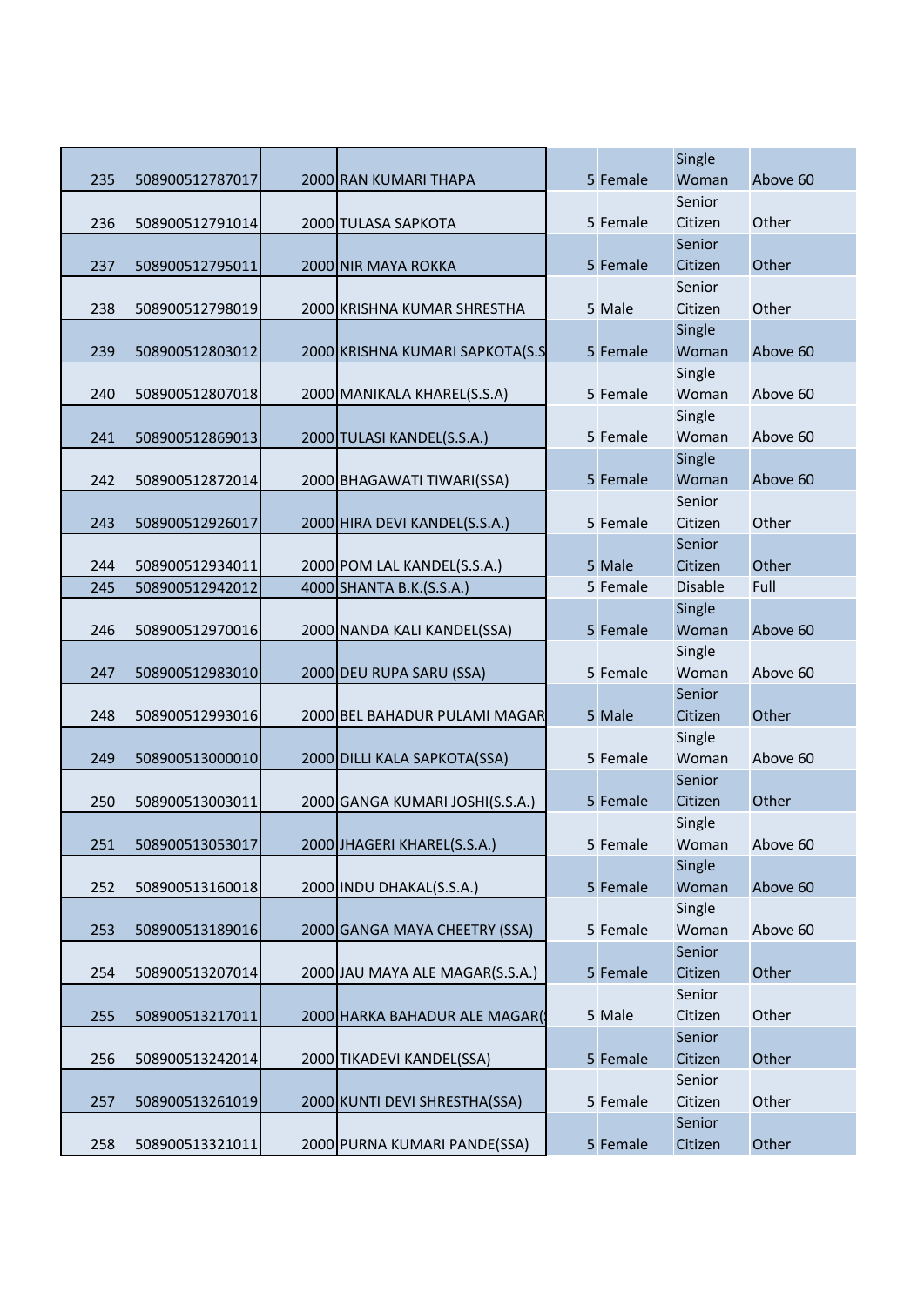|     |                 |                                 |          | Senior         |          |
|-----|-----------------|---------------------------------|----------|----------------|----------|
| 259 | 508900513343015 | 2000 PAHAL MAN KHADAL(SSA)      | 5 Male   | Citizen        | Other    |
|     |                 |                                 |          | Single         |          |
| 260 | 508900513352014 | 2000 KAMALA DULAL(SSA)          | 5 Female | Woman          | Below 60 |
|     |                 |                                 |          | Senior         |          |
| 261 | 508900513359019 | 2000 CHANDRA KALI SAPKOTA(SSA)  | 5 Female | Citizen        | Other    |
|     |                 |                                 |          | Senior         |          |
| 262 | 508900513428010 | 2000 TULASI DEVI BANIYA(SSA)    | 5 Female | Citizen        | Other    |
|     |                 |                                 |          | Senior         |          |
| 263 | 508900513515010 | 2000 NANDA KALI ADHIKARI (SSA)  | 5 Female | Citizen        | Other    |
|     |                 |                                 |          | Single         |          |
| 264 | 508900513546013 | 2000 JAYANTI SUBEDI(SSA)        | 5 Female | Woman          | Above 60 |
|     |                 |                                 |          | Single         |          |
| 265 | 508900513595014 | 2000 BISHNU MAYA GURUNG(SSA)    | 5 Female | Woman          | Below 60 |
|     |                 |                                 |          | Single         |          |
| 266 | 508900513601014 | 2000 RATNA KALI SAPKOTA(SSA)    | 5 Female | Woman          | Above 60 |
| 267 | 508900513694012 | 4000 KRISHNA PSD PANTHI(SSA)    | 5 Male   | <b>Disable</b> | Full     |
|     |                 |                                 |          | Single         |          |
| 268 | 508900513698018 | 2000 SABITRI GURUNG(SSA)        | 5 Female | Woman          | Below 60 |
|     |                 |                                 |          | Single         |          |
| 269 | 508900513877011 | 2000 DHAN MAYA DHAKAL(SSA)      | 5 Female | Woman          | Above 60 |
|     |                 |                                 |          | Senior         |          |
| 270 | 508900513924018 | 2000 BHUDEVI KANDEL(SSA)        | 5 Female | Citizen        | Other    |
|     |                 |                                 |          | Senior         |          |
| 271 | 508900514035012 | 2000 DHAN KUMARI RIJAL(S.S.A.)  | 5 Female | Citizen        | Other    |
|     |                 |                                 |          | Senior         |          |
| 272 | 508900514226012 | 2000 KRISHNA BAHADUR GURUNG (S  | 5 Male   | Citizen        | Other    |
|     |                 |                                 |          | Senior         |          |
| 273 | 508900514407017 | 2000 BASUNDHARA KHARAL(S.S.A.)  | 5 Female | Citizen        | Other    |
|     |                 |                                 |          | Single         |          |
| 274 | 508900514733011 | 2000 NANDA KALI SUNAR(S.S.A.)   | 5 Female | Woman          | Above 60 |
|     |                 |                                 |          | Senior         |          |
| 275 | 508900514775016 | 2000 SUMITRA ADHIKARI(S.S.A.)   | 5 Female | Citizen        | Other    |
|     |                 |                                 |          | Senior         |          |
| 276 | 508900514821018 | 2000 MAN MAYA WAGLE(S.S.A.)     | 5 Female | Citizen        | Other    |
|     |                 |                                 |          | Senior         |          |
| 277 | 508900515139016 | 2000 NANDA BAHADRUR MAGAR(S.9   | 5 Male   | Citizen        | Other    |
|     |                 |                                 |          | Senior         |          |
| 278 | 508900515194017 | 2000 DEU KUMARI TAMANG(S.S.A.)  | 5 Female | Citizen        | Other    |
|     |                 |                                 |          | Senior         |          |
| 279 | 508900515204012 | 2000 PREM BAHADUR TAMANG(S.S./  | 5 Male   | Citizen        | Other    |
| 280 |                 |                                 |          |                |          |
|     |                 |                                 |          | Single         |          |
| 281 | 508900515404011 | 6000 HARI KALA ARYAL(S.S.A.)    | 5 Female | Woman          | Above 60 |
|     |                 |                                 |          | Single         |          |
| 282 | 508900515563012 | 2000 SHIVA KUMARI PANTA(S.S.A.) | 5 Female | Woman          | Above 60 |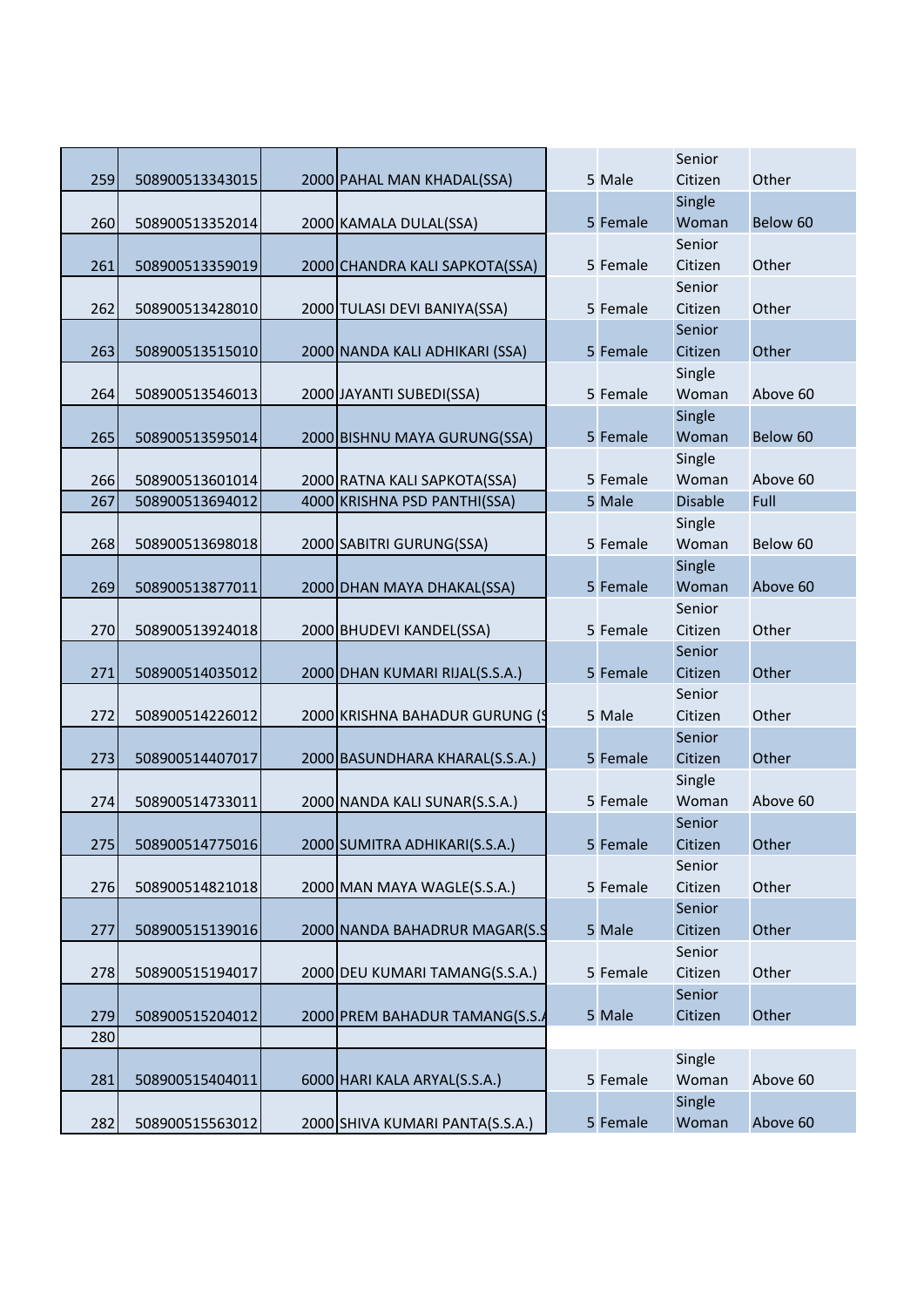|     |                 |                                   | 5 Male   | Senior<br>Citizen | Other    |
|-----|-----------------|-----------------------------------|----------|-------------------|----------|
| 283 | 508900515571015 | 2000 KESHAKANTA KANDEL(S.S.A.)    |          | Single            |          |
| 284 | 508900515619018 | 2000 KHAGI KUMARI REGMI(S.S.A.)   | 5 Female | Woman             | Above 60 |
|     |                 |                                   |          | Single            |          |
| 285 | 508900515783012 | 2000 GAURI PARBATI SAPKOTA(S.S.A  | 5 Female | Woman             | Above 60 |
|     |                 |                                   |          | Senior            |          |
| 286 | 508900515788014 | 2000 NETRA KUMARI GAUTAM(S.S.A    | 5 Female | Citizen           | Other    |
|     |                 |                                   |          | Senior            |          |
| 287 | 508900515794014 | 2000 TIRTHA MAYA KHANAL(S.S.A.)   | 5 Male   | Citizen           | Other    |
|     |                 |                                   |          | Single            |          |
| 288 | 508900515890013 | 2000 KHINA KUMARI JAISI(S.S.A.)   | 5 Female | Woman             | Above 60 |
|     |                 |                                   |          | Single            |          |
| 289 | 508900515928010 | 2000 AMRITA DEVI ADHIKARI(S.S.A.) | 5 Female | Woman             | Above 60 |
| 290 | 508900516051015 | 2000 JAGANNATH DHAKAL(S.S.A.)     | 5 Male   | Senior<br>Citizen | Other    |
|     |                 |                                   |          | Senior            |          |
| 291 | 508900516600019 | 2000 CHANDRA BAHADUR BISHOKAR     | 5 Male   | Citizen           | Dalit    |
|     |                 |                                   |          | Single            |          |
| 292 | 508900516610014 | 2000 MAYA SAPKOTA(S.S.A.)         | 5 Female | Woman             | Above 60 |
|     |                 |                                   |          | Senior            |          |
| 293 | 508900516669019 | 2000 NANDA KALI KANDEL (SSA)      | 5 Female | Citizen           | Other    |
|     |                 |                                   |          | Senior            |          |
| 294 | 508900516679014 | 2000 SAMA WATI KANDEL(SSA)        | 5 Female | Citizen           | Other    |
|     |                 |                                   |          | Senior            |          |
| 295 | 508900516687017 | 2000 UMA NATH KANDEL(SSA)         | 5 Male   | Citizen           | Other    |
|     |                 |                                   |          | Senior            |          |
| 296 | 508900516726012 | 2000 KRISHNA DEVI SHRESTHA(S.S.A. | 5 Female | Citizen           | Other    |
|     |                 |                                   |          | Senior            |          |
| 297 | 508900516942017 | 2000 TIKARAM THAPA MAGAR(S.S.A.   | 5 Male   | Citizen           | Other    |
|     |                 |                                   |          | Single            |          |
| 298 | 508900517084014 | 2000 BISHNU JOSHI(S.S.A.)         | 5 Female | Woman             | Below 60 |
| 299 | 508900517107014 | 4000 JAYAKALA PAUDEL              |          | Single            |          |
| 300 | 508900517198011 | 2000 MAN KALI PUN(SSA)            | 5 Female | Woman             | Below 60 |
| 301 | 508900517429011 | 4000 YUBRAJ KANDEL(S.S.A.)        | 5 Male   | <b>Disable</b>    | Full     |
|     |                 |                                   |          | Single            |          |
| 302 | 508900517498013 | 2000 ROSHANI SARKI(S.S.A.)        | 5 Female | Woman             | Below 60 |
|     |                 |                                   |          | Single            |          |
| 303 | 508900517546018 | 2000 CHANDRAMAYA SHRESTHA(S.S.    | 5 Female | Woman             | Below 60 |
|     |                 |                                   |          | Senior            |          |
| 304 | 508900517572019 | 2000 GOPAL PRASAD KADARIYA(S.S./  | 5 Male   | Citizen           | Other    |
|     |                 |                                   |          | Senior            |          |
| 305 | 508900518368016 | 2000 GAYATRY KANDEL (SSA)         | 5 Female | Citizen           | Other    |
|     |                 |                                   |          | Senior            |          |
| 306 | 508900518370010 | 2000 KESHAV KANDEL(SSA)           | 5 Male   | Citizen           | Other    |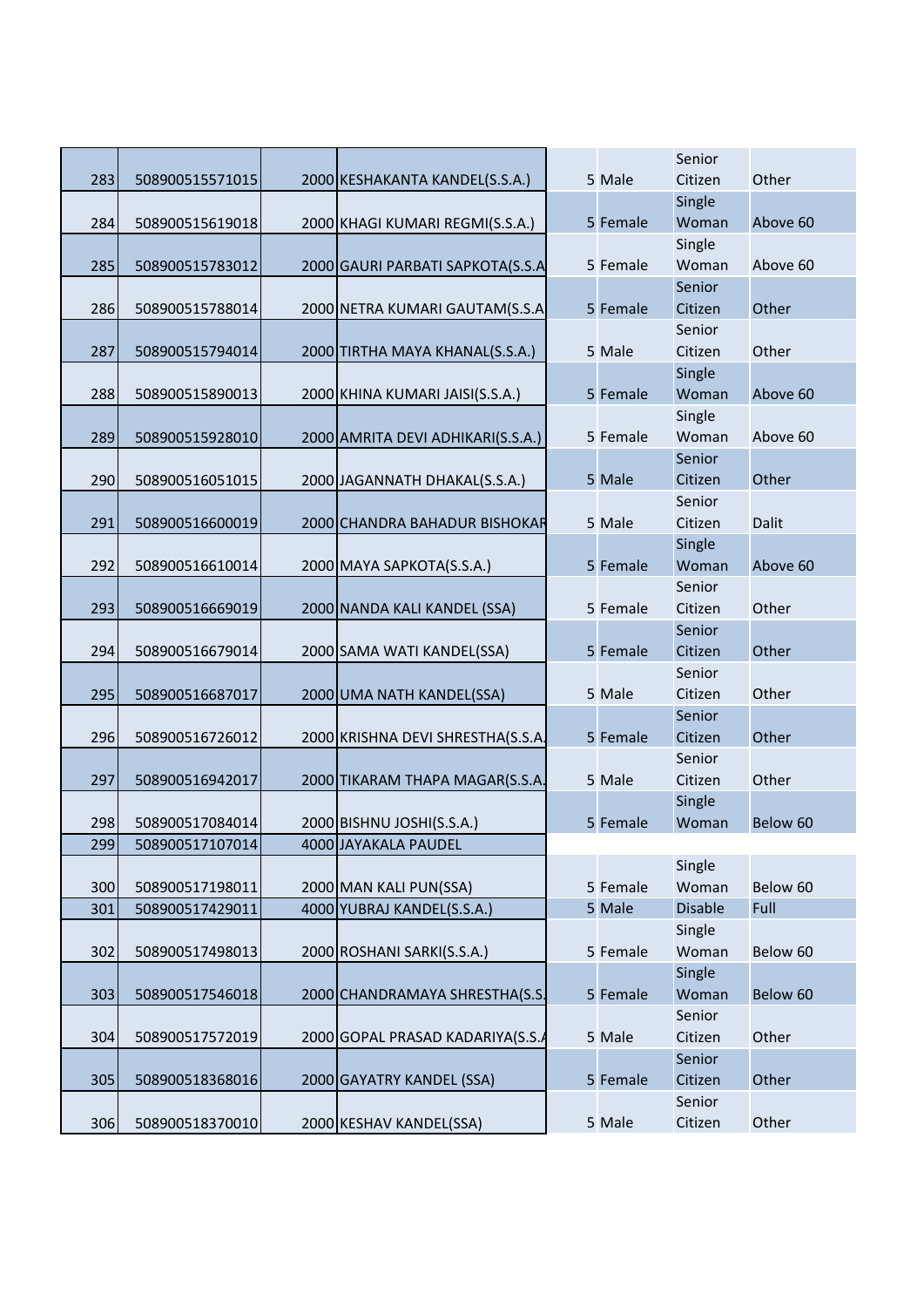|     |                 |                                   |          | Senior  |          |
|-----|-----------------|-----------------------------------|----------|---------|----------|
| 307 | 508900518427012 | 2000 TIKA RAM KANDEL (SSA)        | 5 Male   | Citizen | Other    |
|     |                 |                                   |          | Senior  |          |
| 308 | 508900518453013 | 2000 BHAGIRATHI KANDEL (SSA)      | 5 Female | Citizen | Other    |
|     |                 |                                   |          | Single  |          |
| 309 | 508900519331019 | 2000 RADHIKA KANDEL(NEURE)S.S.A.  | 5 Female | Woman   | Below 60 |
|     |                 |                                   |          | Single  |          |
| 310 | 508900519378015 | 2000 DALMAYA LAMA(S.S.A.)(S.S.A.) | 5 Female | Woman   | Above 60 |
|     |                 |                                   |          | Senior  |          |
| 311 | 508900521079017 | 2000 TEK RAJ ARYAL(SSA)           | 5 Male   | Citizen | Other    |
|     |                 |                                   |          | Senior  |          |
| 312 | 508900521329013 | 2000 BIKRAM BISHWOKARMA(S.S.A.    | 5 Male   | Citizen | Dalit    |
|     |                 |                                   |          | Senior  |          |
| 313 | 508900523714011 | 2000 CHHABI LAL SUBEDI(SSA)       | 5 Male   | Citizen | Other    |
|     |                 |                                   |          | Senior  |          |
| 314 | 508900523883018 | 2000 PURNA MAYA SHRESTHA(SSA)     | 5 Female | Citizen | Other    |
|     |                 |                                   |          | Single  |          |
| 315 | 508900523993018 | 2000 DHARMI JAISHI(SSA)           | 5 Female | Woman   | Above 60 |
|     |                 |                                   |          | Senior  |          |
| 316 | 508900523999016 | 2000 THAGI MAYA SUBEDI(SSA)       | 5 Female | Citizen | Other    |
|     |                 |                                   |          | Senior  |          |
| 317 | 508900524209019 | 2000 JAYALAL JAISI(S.S.A)         | 5 Male   | Citizen | Other    |
|     |                 |                                   |          | Senior  |          |
| 318 | 508900524232010 | 2000 SURYA BAHADUR PARIYAR(S.S.   | 5 Male   | Citizen | Dalit    |
|     |                 |                                   |          | Single  |          |
| 319 | 508900524290010 | 2000 BIDDHAYA DEVI POKHAREL(SSA   | 5 Female | Woman   | Above 60 |
|     |                 |                                   |          | Single  |          |
| 320 | 508900524293011 | 2000 TIKA MAYA KHANAL(SSA)        | 5 Female | Woman   | Above 60 |
|     |                 |                                   |          | Single  |          |
| 321 | 508900524465015 | 2000 LIL KUMARI PADHYA(SSA)       | 5 Female | Woman   | Above 60 |
|     |                 |                                   |          | Single  |          |
| 322 | 508900524525018 | 2000 MAYA DEVI ARYAL(SSA)         | 5 Female | Woman   | Below 60 |
|     |                 |                                   |          | Single  |          |
| 323 | 508900524534017 | 2000 GANGA DEVI ARYAL(SSA)        | 5 Female | Woman   | Above 60 |
|     |                 |                                   |          | Senior  |          |
| 324 | 508900524585010 | 2000 KAMALA DEVI UPADHAYA(SSA)    | 5 Female | Citizen | Other    |
|     |                 |                                   |          | Senior  |          |
| 325 | 508900524710011 | 2000 GURU PRASAD SAPKOTA(SSA)     | 5 Male   | Citizen | Other    |
|     |                 |                                   |          | Senior  |          |
| 326 | 508900524757016 | 2000 BUDDHI BILASH ARYAL(SSA)     | 5 Male   | Citizen | Other    |
|     |                 |                                   |          | Senior  |          |
| 327 | 508900524950010 | 2000 HIRA LAL SAPKOTA(SSA)        | 5 Male   | Citizen | Other    |
|     |                 |                                   |          | Senior  |          |
| 328 | 508900524954016 | 2000 CHNANDRA KALI SAPKOTA(SSA)   | 5 Female | Citizen | Other    |
|     |                 |                                   |          | Single  |          |
| 329 | 508900525050013 | 2000 LAXMI DEVI SHRESTHA(SSA)     | 5 Female | Woman   | Below 60 |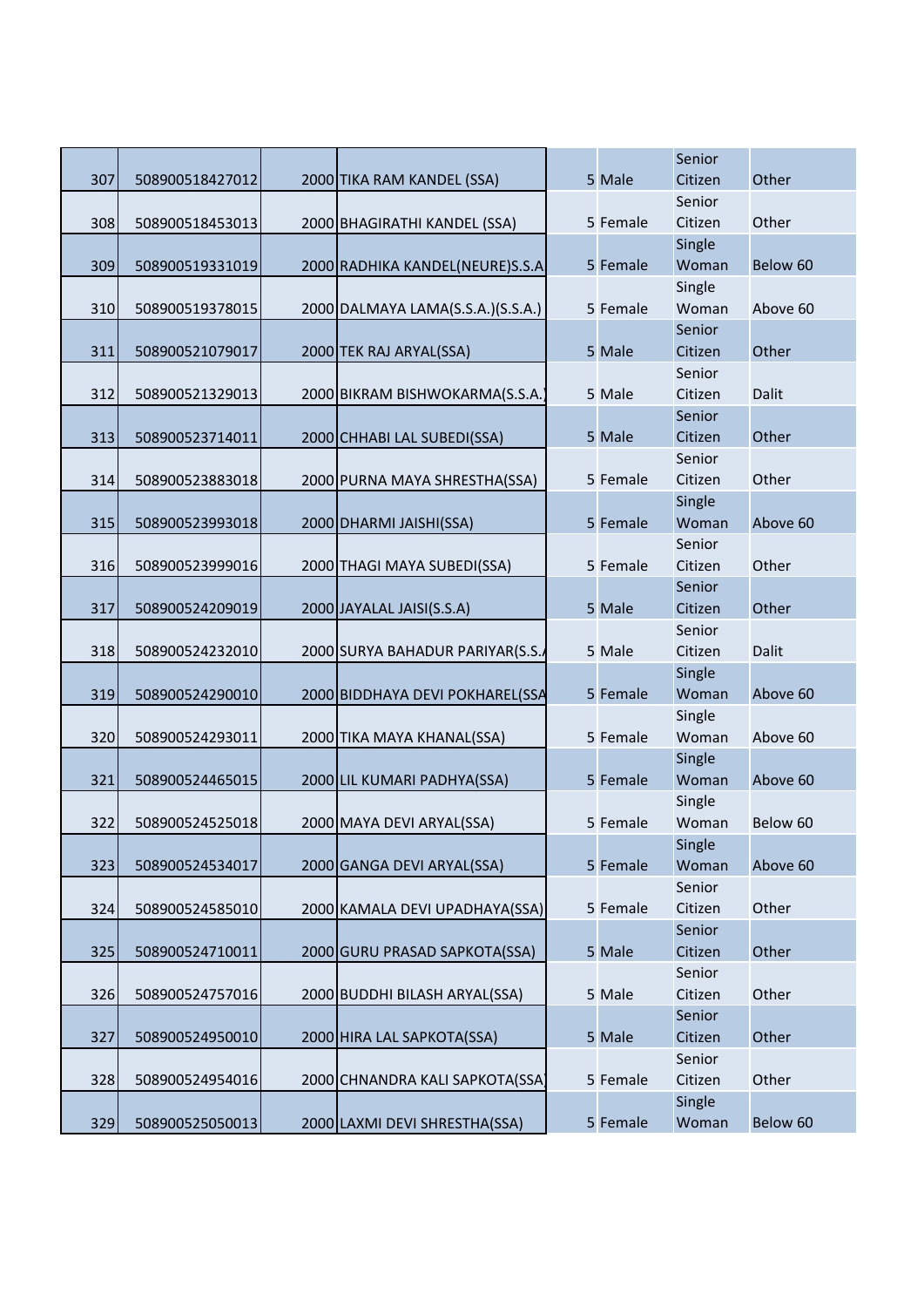|     |                 |                               |          | Senior          |          |
|-----|-----------------|-------------------------------|----------|-----------------|----------|
| 330 | 508900525128012 | 2000 BUDDHI BDR GURUNG(SSA)   | 5 Male   | Citizen         | Other    |
|     |                 |                               |          | Senior          |          |
| 331 | 508900526057011 | 2000 NARAYANI KUMARI KUNWAR(S | 5 Female | Citizen         | Other    |
| 332 | 508900526384012 | 4000 NARAYANI ADHIKARI        |          |                 |          |
|     |                 |                               |          | Single          |          |
| 333 | 508900526420019 | 2000 DEVKALI KHAREL(S.S.A)    | 5 Female | Woman           | Above 60 |
|     |                 |                               |          | Senior          |          |
| 334 | 508900526448010 | 2000 DROPATI KHAREL(S.S.A)    | 5 Female | Citizen         | Other    |
|     |                 |                               |          | Senior          |          |
| 335 | 508900526458016 | 2000 HARILAL KHAREL(S.S.A)    | 5 Male   | Citizen         | Other    |
|     |                 |                               |          | Single          |          |
| 336 | 508900526536017 | 2000 DILIMAYA SAPKOTA(S.S.A)  | 5 Female | Woman           | Above 60 |
|     |                 |                               |          | Single          |          |
| 337 | 508900527011015 | 2000 BISHNU MAYA THAPA MAGAR( | 5 Female | Woman           | Below 60 |
|     |                 |                               |          | Single          |          |
| 338 | 508900527575016 | 2000 UMADEVI CHAPAGAIN(S.S.A) | 5 Female | Woman           | Above 60 |
|     |                 |                               |          | Senior          |          |
| 339 | 508900700023016 | 2000 DILARAM KHARAL(SSA)      | 5 Male   | Citizen         | Other    |
|     |                 |                               |          | Senior          |          |
| 340 | 508900700561018 | 2000 LAWNG KUMARI GYAWALI(SSA | 5 Female | Citizen         | Other    |
|     |                 |                               |          | Senior          |          |
| 341 | 508900703082013 | 2000 DIL MAYA SAPKOTA(SSA)    | 5 Female | Citizen         | Other    |
|     |                 |                               |          | Senior          |          |
| 342 | 508900703786010 | 2000 KHIMA NANDA ARYAL(SSA)   | 5 Male   | Citizen         | Other    |
|     |                 |                               |          | Senior          |          |
| 343 | 508900703791014 | 2000 SARASWATI ARYAL(SSA)     | 5 Female | Citizen         | Other    |
|     |                 |                               |          | Single          |          |
| 344 | 508900704271014 | 2000 JANUKA BASNET(SSA)       | 5 Female | Woman           | Below 60 |
|     |                 |                               |          | Single          |          |
| 345 | 508900705404018 | 2000 SARSWATI KHAREL(SSA)     | 5 Female | Woman           | Above 60 |
|     |                 |                               |          | Senior          |          |
| 346 | 508900705709013 | 2000 KHEMA NANDA KANDEL(SSA)  | 5 Male   | Citizen         | Other    |
|     | 508900707156011 | 2000 BHUM KALI KANDEL (SSA)   | 5 Female | Single<br>Woman | Below 60 |
| 347 |                 |                               |          | Senior          |          |
|     |                 |                               | 5 Female | Citizen         | Other    |
| 348 | 508900707527011 | 2000 MAN KUMARI RANA          |          | Single          |          |
| 349 | 508900713348011 |                               | 5 Female | Woman           | Above 60 |
|     |                 | 2000 BHAGAWAN DASI KADEL(SSA) |          | Senior          |          |
| 350 | 508900713847018 | 2000 TIKA RAM KANDEL(SSA)     | 5 Male   | Citizen         | Other    |
|     |                 |                               |          | Single          |          |
| 351 | 508900713945011 | 2000 BATAII PARIYAR(SSA)      | 5 Female | Woman           | Above 60 |
|     |                 |                               |          | Senior          |          |
| 352 | 508900715199013 | 2000 TULASI DEVI PAUDEL       | 5 Female | Citizen         | Other    |
|     |                 |                               |          | Senior          |          |
|     |                 |                               | 5 Female | Citizen         | Other    |
| 353 | 508900715253018 | 2000 LILA DEVI BHANDARI       |          |                 |          |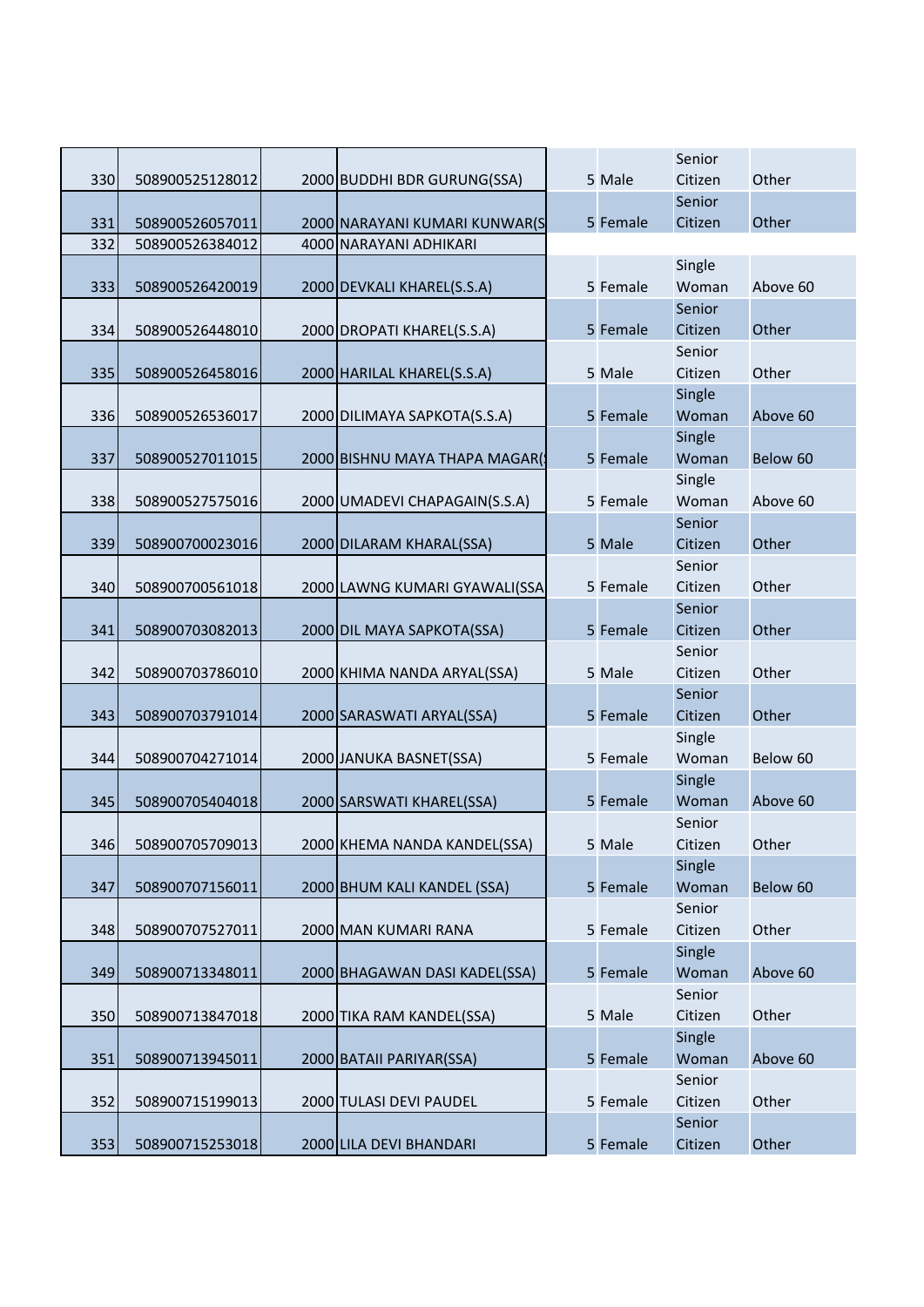|     |                 |                                 |          | Senior          |          |
|-----|-----------------|---------------------------------|----------|-----------------|----------|
| 354 | 508900715322011 | 2000 SHAMSHER MAJAKOTI (SSA)    | 5 Male   | Citizen         | Dalit    |
|     |                 |                                 |          | Senior          |          |
| 355 | 508900715391011 | 2000 JAYA LAL SHRESTHA(SSA)     | 5 Male   | Citizen         | Other    |
|     |                 |                                 |          | Senior          |          |
| 356 | 508900716215012 | 2000 KRISHNA KUMAR SHRESTHA(SS  | 5 Male   | Citizen         | Other    |
|     |                 |                                 |          | Senior          |          |
| 357 | 508900716345021 | 2000 DILA RAM KHAREL(SSA)       | 5 Male   | Citizen         | Other    |
|     |                 |                                 |          | Senior          |          |
| 358 | 508900716400014 | 2000 GOBINDA SAPKOTA(SSA)       | 5 Male   | Citizen         | Other    |
|     |                 |                                 |          | Senior          |          |
| 359 | 508900716401010 | 2000 DAYA RAM POKHAREL(SSA)     | 5 Male   | Citizen         | Other    |
|     |                 |                                 |          | Senior          |          |
| 360 | 508900716455013 | 2000 MAN MAYA ALE(SSA)          | 5 Female | Citizen         | Other    |
| 361 | 508900717119017 | 4000 BABURAM THAPA CHHETRI      | 5 Male   | <b>Disable</b>  | Full     |
|     |                 |                                 |          | Senior          |          |
| 362 | 508900717135012 | 2000 KAMALA RAI(SSA)            | 5 Female | Citizen         | Other    |
|     |                 |                                 | 5 Female | Single          |          |
| 363 | 508900718006011 | 2000 RAM BDR SUNAR(SSA)         |          | Woman<br>Senior | Above 60 |
|     |                 | 2000 INA MAYA GAUTAM BHATTARA   |          | Citizen         | Other    |
| 364 | 508900718085019 |                                 | 5 Female | Senior          |          |
| 365 | 508900718612019 | 2000 GIR DHARI PAUDEL(SSA)      | 5 Male   | Citizen         | Other    |
|     |                 |                                 |          | Senior          |          |
| 366 | 508900718667018 | 2000 ANU KUMARI SUBEDI(SSA)     | 5 Female | Citizen         | Other    |
|     |                 |                                 |          | Senior          |          |
| 367 | 508900718709012 | 2000 NIR KUMARI SHRESTHA(SSA)   | 5 Female | Citizen         | Other    |
|     |                 |                                 |          | Senior          |          |
| 368 | 508900718778014 | 2000 PURNA BAHADUR THAPA MAG    | 5 Male   | Citizen         | Other    |
|     |                 |                                 |          | Senior          |          |
| 369 | 508900719459011 | 2000 SHYAM PRASAD ADHIKARI(SSA) | 5 Male   | Citizen         | Other    |
|     |                 |                                 |          | Senior          |          |
| 370 | 508900719670012 | 2000 TIKA RAM ARYAL(SSA)        | 5 Male   | Citizen         | Other    |
|     |                 |                                 |          | Senior          |          |
| 371 | 508900721007010 | 2000 GUPTA MAN KARMACHARYA(S    | 5 Male   | Citizen         | Other    |
|     |                 |                                 |          | Senior          |          |
| 372 | 508900721140012 | 2000 KAMALA DEVI SHRESTHA (SSA) | 5 Female | Citizen         | Other    |
|     |                 |                                 |          | Senior          |          |
| 373 | 508900721751011 | 2000 SARASWATI NIURE (SSA)      | 5 Female | Citizen         | Other    |
|     |                 |                                 |          | Senior          |          |
| 374 | 508900721755017 | 2000 RISHI RAM NIURE(SSA)       | 5 Male   | Citizen         | Other    |
|     |                 |                                 |          | Senior          |          |
| 375 | 508900722502015 | 2000 FUL MAYA BACHE MAGAR(SSA)  | 5 Female | Citizen         | Other    |
|     |                 |                                 |          | Senior          |          |
| 376 | 508900722913015 | 2000 SHREEKALI THAPA MAGAR(SSA  | 5 Female | Citizen         | Other    |
|     |                 |                                 |          | Senior          |          |
| 377 | 508900723063015 | 2000 BIMALA RIMAL(SSA)          | 5 Female | Citizen         | Other    |